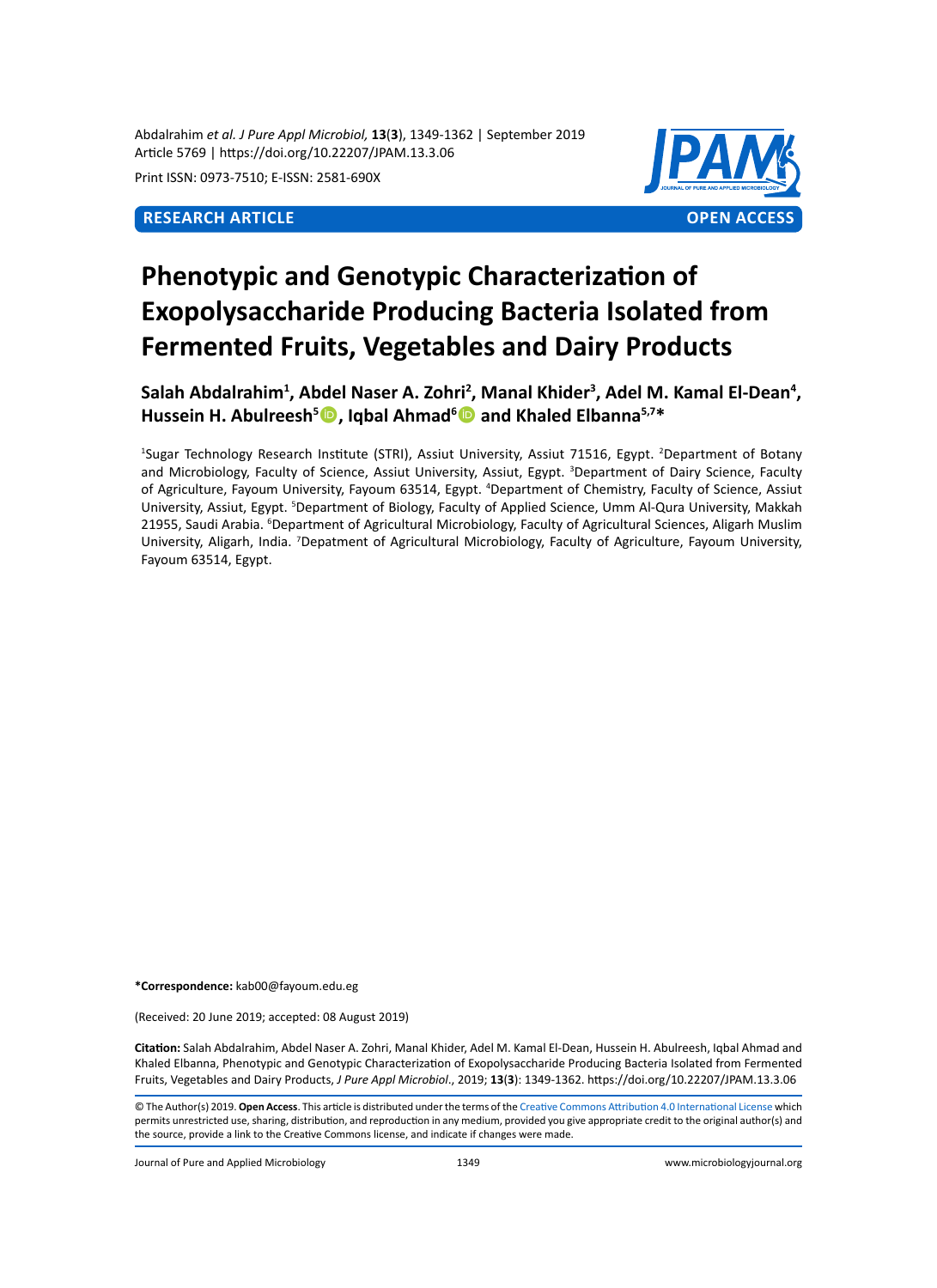# **Abstract**

**Exopolysaccharides (EPS) particularly, from Lactic acid bacteria have received increasing attention in food, medical, and pharmaceutical applications. The present work aims to isolate, characterize and identify exopoly saccharide-producing bacteria from fermented fruits and vegetables and dairy products. A total of 55 isolates were isolated from fermented fruits, vegetables, and dairy products depending on the mucoid appearance of the colonies. Based on total EPS production, the most promising nine strains were selected, phenotypically and genotypically characterized. They were facultative anaerobe, arranged in pairs/chains (cocco bacillus), oxidase, and catalase-negative, non-spore forming and nonmotile Gram-positive bacteria. All the strains were capable of growing at optimum pH between 5-7, tolerate to NaCl up to 7% (w/v), growing at 20-37°C with optimum growth at 30°C, no growth was observed at 45°C. In addition they could utilize small range of organic compounds, except isolate S1 was differ from the others by their ability to utilize a varied range of organic compounds. Construction of phylogenetic tree, on the basis of partial 16S rRNA gene sequences indicated that isolate S1 was similar to** *Leuconostoc citreum* **with similarity of 91.3%, while, isolates S2 and S3 were similar to** *Leu. fallax* **and**  *Leu. mesenteroides* **with similarity of 99.40 % and 97.73%, respectively. Isolates S4, S5, S7, S8, and S9 were similar to** *Leu. holzaapfelii* **with similarity of 98.3, 98.7 and 99.8, 98.5 and 98.1, respectively, while isolate S6 was similar to** *Leu. lactis* **with similarity of 97.9%. None of sugars such as lactose, glucose, and fructose except sucrose were support EPS production from these strains. The highest yield of EPS**  was recorded for isolates S6, S1 and S7 which were 61.90, 61.80 and 60 gl<sup>-1</sup>, respectively, followed by isolates S4, S9, S5 and S8 which were 58.40, 53.06, 51.61 and 33.53 gl<sup>-1</sup>, respectively. Although, the lowest yield was observed for the isolates S3 and S2 which were 22.08 and 18.80 g l<sup>-1</sup>, respectively. **Finally, it could be concluded that EPS production from these strains in the current study, considering them to be the alternative choice for enhancing production of EPS with increased yields, with promising realistic importance in food, pharmaceutical, as well as dairy industries.**

**Keywords:** Lactic acid bacteria, *Leuconostoc*, Exopoly saccharids, Genotypic and Phenotypic characterization, Food, dairy, medical, pharmaceutical applications.

### **INTRODUCTION**

Lactic acid bacteria (LAB) are microorganisms widely used for along time particularly in fermented dairy industry and pharmaceutical applications worldwide. LAB is generally recognized as safe (GRAS) in which no reports of any illness or toxicity recorded or any harmful compounds produced by them<sup>1</sup>. Recently, lactic acid bacteria (LAB) stirred up a sensation for their ability to produce many valuable products in particular extracellular polysaccharides (EPS)<sup>2</sup>. EPS from LAB have acknowledge dincreasing consideration because of their budding importance in various fields $3, 4, 5$ . In food and beverage industry, EPS used as stabilizers, gelling, thickeners, suspending, film-forming, coagulating, emulsifiers agents, and water-binding agents. In medicine, EPS from LAB used as antitumor, a cholesterollowering<sup>6</sup>, immune stimulators<sup>7</sup>, and depollution agents, they exhibit antioxidant and prebiotic activities<sup>8</sup>.

LAB are able to generate a wide range of different EPS with different composition and functionality, and this led to widening their industrial applications. Some of LAB are capable of producing EPS either it is released to the extracellular environment or attached to the cell wall of the bacteria (capsular EPS)<sup>3</sup>. In LAB, EPS are classified into two types on the basis of their chemical composition, homo- and hetero-EPS. Single type of monosaccharide (e.g. fructose) are present in Homo-EPS called fructans (levan and inulin-type) while those containing glucose are called**:**α-glucan (as dextran, mutan, and alternan), β-glucans these types produced by *Leuconostoc*  mesenteroides, and various streptococci<sup>9</sup>. Hetero-EPS, composed of varying numbers (from tri- to octal) of diverse monosaccharides and the majority of them comprises combination of D-galactose, D-glucose, also, in rare cases, N-acetylgalactosamine, N-acetylglucosamine, glucuronic acid, fucose, and non-carbohydrate

Journal of Pure and Applied Microbiology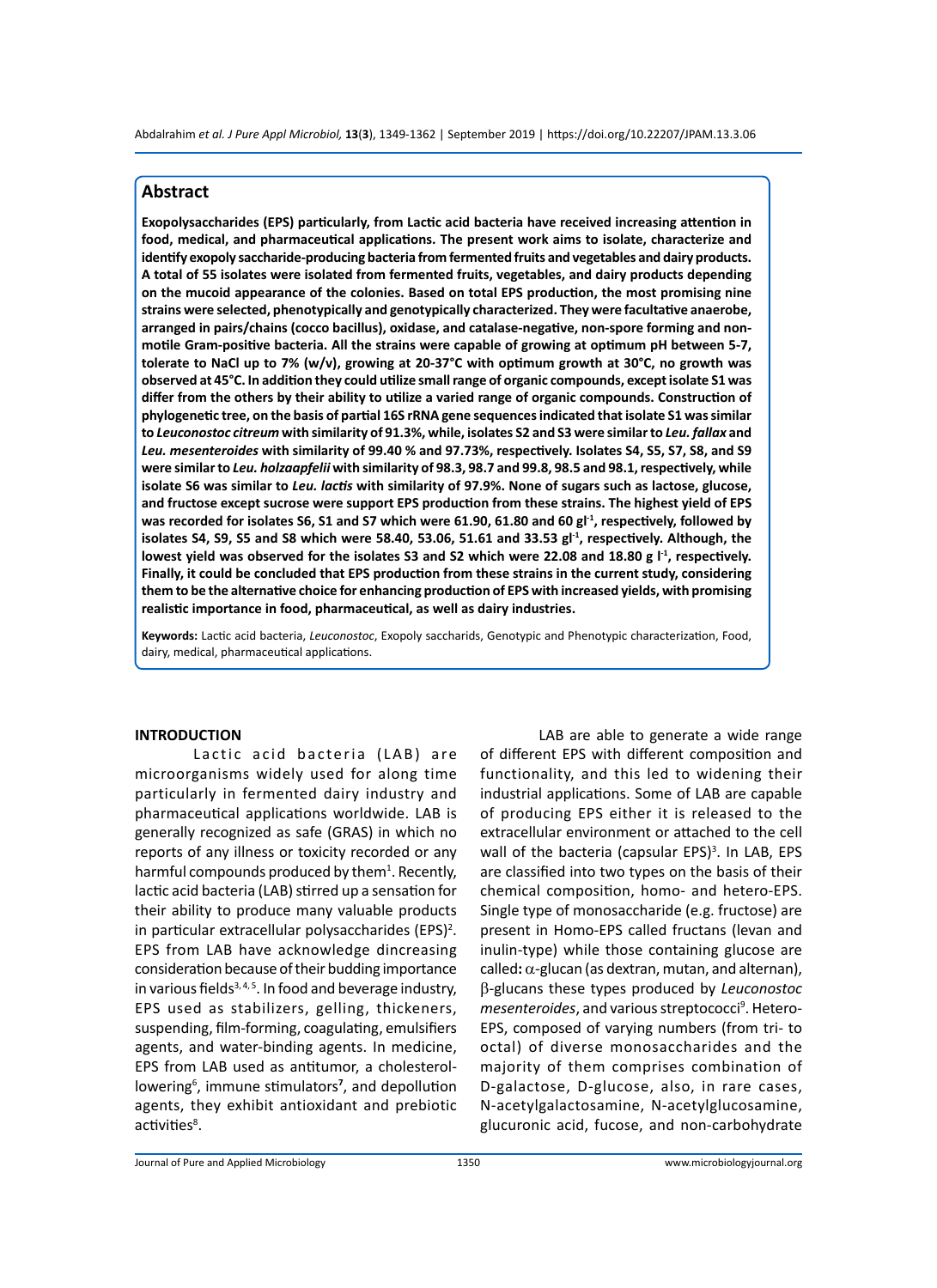substituent (glycerol, phosphate, and acetyl) $^{10}$ . Also, EPS is characterized depending on the nature of mucous colonies as "ropy" colonies that produce viscous strands when pulled with an inoculating loop or resistance of liquid EPS to flow through serological pipettes and produce long filament and go down from the pipette tip $11$ . While the"nonropy"colonies that are slime or mucoid colonies but not able to form a long filament when extended with an inoculation loop<sup>2, 12</sup>.

Homo-EPS and hetero-EPS biosynthesis are completely dissimilar; homo-EPS are mainly synthesized from combining sucrose either levansucrase or glucansucrase. While, the hetero-EPS synthesis involves four main reactions: sugar transporting, sugar nucleotide synthesizing, synthesis of repeating unit, and finally their polymerization $13, 14$ . Most commonly the LAB capable of producing EPS belong to the genera- *Lactobacillus, Leuconostoc, Streptococcus, Lactococcus* and *Pediococcus*15, <sup>16, 17</sup>. The enhancement of EPS production to diminish the industrial costs remains a challenge. So, the searching for new highly efficient isolates, optimization of fermentation condition, use of economical and cheap precursors by using metabolic and genetic engineering approaches played an essential role in this respect and sought after. Thus, the present work focused on the isolation, phenotypic and genotypic characterization of EPS producing bacteria with highly efficient EPS production ability.

# **MATERIALS AND METHODS Samples collection and preparation**

Different types of environmental fermented foods (26 samples from fermented fruits, diluted molasses, sugar cane, plants, yogurt, labneh, and fermented vegetables) were collected from various Saudi Arabian and Egyptian markets and were kept in sterile bottles for isolation of EPS producing bacteria. For preparation of the samples, 10 grams of each fermented samples have been taken by aseptic techniques and were suspended individually into Erlenmeyer flask containing 90 ml sterilized saline phosphate buffer and were shaken thoroughly to make the microorganism migrate to the solution. Serial dilutions were made starting from  $10^{-1}$  to  $10^{-7}$  in sterile saline solution.

# **Isolation and screening of EPS producing bacteria from fermented fruits and vegetables**

For this, fermentation medium containing (g  $\vert$ <sup>-1</sup>): sucrose (80 g), sodium gluconate (20 g), yeast extract (3g), peptone (2g), glycerol (3g), mannitol (10g), was prepared with adjusted pH 7.0 and sterilization was by autoclaving at 121°C for 20 minutes<sup>18</sup>. Subsequently, the medium was cooled at 45°C, it was poured in sterile petri plats and left for solidifying, and then 0.3 ml of each serial dilution was taken and spread over the agar plate medium. Finally, the plates were incubated at for 48h at 30°C. The EPS producing isolates were detected by forming slimy colonies. To get single colonies, to check the purity of the cultures they were microscopically observed and ensured through streaking on the modified double strength plate count agar medium supplemented with 0.4g sucrose. All bacterial strains were maintained for long term preservation at –70°C after mixing with sterile glycerol with final concentration 20%(v/v). The most promising EPS producing strains were selected for detailed taxonomic studies.

# **Phenotypic characterization of EPS producing isolates**

All isolated strains were tested for EPS production using sodium gluconate medium and then were partially characterized based on Gram stain, motility, sporulation, and cell shape. Based on the quantity of EPS produced, the most promising EPS-producing isolates were selected and were subjected for phenotypic and genotypic characterizations. Phenotypic characterization was performed according to Gerhardt *et al.*<sup>19</sup> and further biochemical tests were determined using biomיrieux vitek® 2GP(BioMיrםeux, Lyon, France) $20$ . The growth at different temperature (20-45°C), pH (pH 4-9) and salt concentrations (0-9% NaCl), were determined using sodium gluconate broth medium. The bacterial growth was monitored by assessing optical density (OD) at 650 by using a JASCO V-530 UV-VIS spectrophotometer. **Hemolytic activity test**

The selected strains capable of producing EPS were checked for blood hemolysis by spotting the bacterial culture on blood agar plates and incubated at 37°C for 24 h.

# **Antibiotic susceptibility testing**

The antibiotic susceptibility profiling of the selected EPS producing strains was performed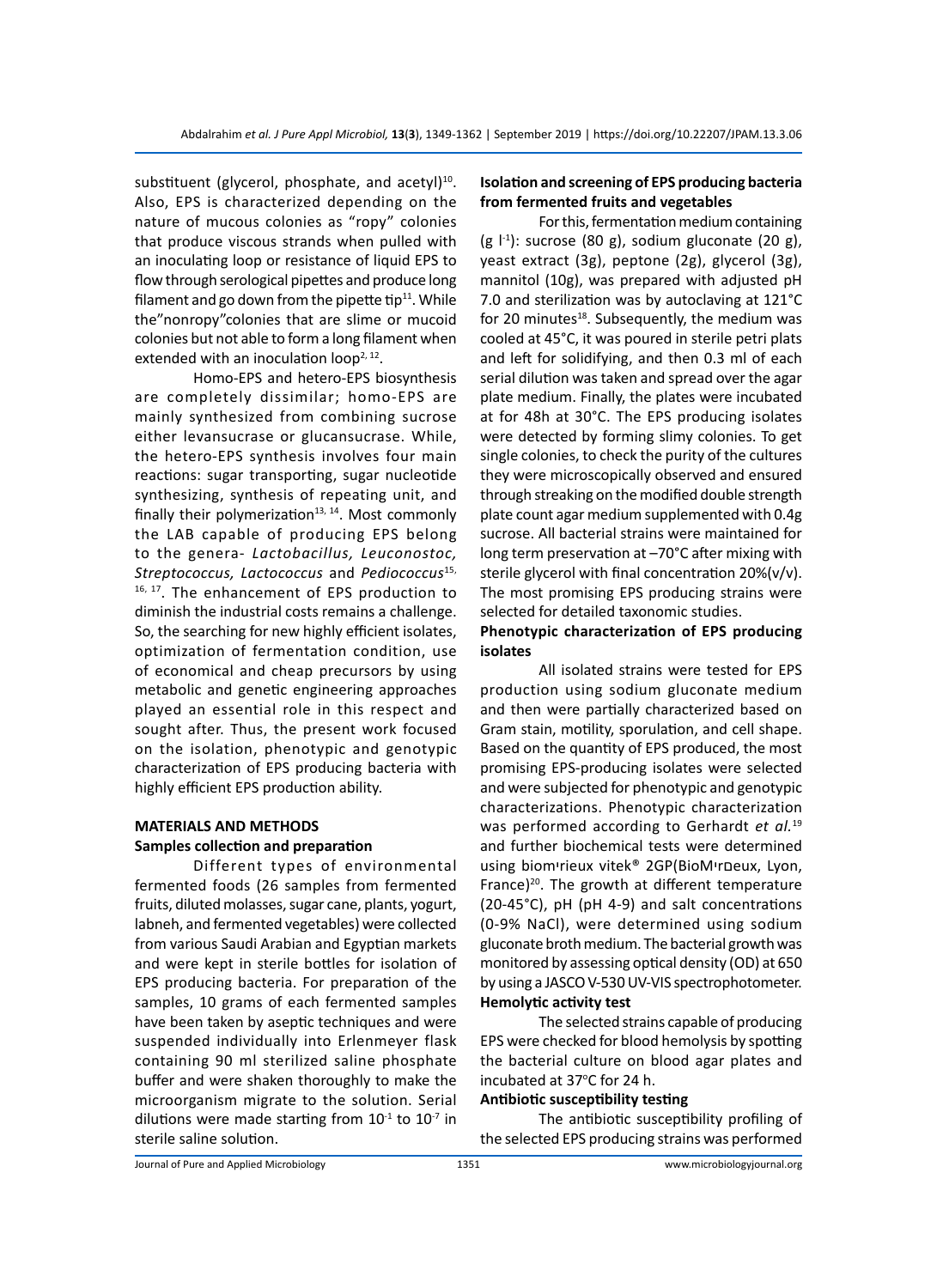according to Bauer *et al.*<sup>21</sup> and EFSA<sup>22</sup>. fresh cultures in tryptic Soy Bean broth(TSB) were swabbed on onto the surface of Tryptic soy agar plates, which were allowed to stand at room temperature before placing antibiotic discs for about 3h. Commercial antibiotic disks (Mast Diagnostic GmbH, Germany) containing Amikacin (30µg), Ceftazidime (30µg), Aztreonam (30µg), Piperacillin (100µg), Imipenem (10µg), Ciprofloxacin (5µg), Cephalothin (30µg), Clindamycin (2µg), Oxacillin (5µg), Cotrimoxazole (25µg), Erythromycin (15µg), Gentamicin (10µg), Oxytetracycline (30µg), Penicillin (10µg), Chloramphenicol (30µg) and Tetracycline (µg 30) were used. Plates were allowed to incubate aerobically at 30°C for 24 h. The sensitivity profile of selected EPS producing strains towards different antibiotics were expressed in terms of resistance or sensitive.

# **Genomic DNA isolation, PCR amplification, and 16s rRNA gene sequencing**

For the assessment of genomic DNA isolation, the selected EPS producing strains were allowed to grow in 50 ml of TSB medium at 30°C for 24h. The cells from the culture were harvested by centrifugation at 4000 rpm for 20 min in a Megafuge 1.OR (Fa. Heraeus Sepatech GmbH, Osterode) and then obtained pellets were washed one time with TE-buffer. Genomic DNA was isolated according to the method described by Elbanna et al.<sup>23</sup>. By employing the usage of universal primers for the eubacteria, amplification of the 16S rDNA gene was done by PCR. The PCR products (~1540 bp) were confirmed by means of electrophoresis and purified by using the PCR extraction kit (Macherey-Nagel, D ren, Germany). The sequencing of 16S rRNA fragments were performed with ABI 3730 X1 automated DNA sequencer (Applied biosystems USA) through Lab of Macrogen Company, South Korea. The obtained sequence of selected isolated strains and other representatives strains of *Leuconostoc* (retrieved from the NCBI database) were aligned by using the computer-assisted tool ClustalX<sup>24</sup>. The phylogenetic tree was reconstructed and displayed with Tree View<sup>25</sup>. The phylogenetic tree was calculated using the neighbor-joining method $26$ with boots trap values intended from 100 replicate runs, and *Pseudomonas putida* strain ATCC 17390 (gi|10567508) was used as out group.

#### **EPS production by the selected isolates**

For this, pre-cultures of selected isolates were prepared by inoculating each bacterial isolate in 250 of Erlenmeyer flasks containing ml 20 ml sterile TSB medium (g  $1<sup>-1</sup>$ : Tryptone (17 g), glucose (2.5 g), dipotassium phosphate (2.5g), sodium chloride (5g), soy peptone (3 g) and pH was maintained at pH 7.3± 0.2) and incubated at 30°C for 48 h. Subsequently, Erlenmeyer flasks containing 50 ml of the sterile fermentation medium (pH 7.0) supplemented individually with different concentrations of sucrose or lactose, glucose, and fructose. All the inoculated flasks were allowed to incubate on a rotary shaker at 30°C for 3 days.

# **Extraction, purification, and estimation of EPS**

For extraction of EPS, each fermented culture was diluted with deionized water to reduce the viscosity, as well as, the bacterial cells embedded in the viscous mixture can be removed easily by centrifugation. The diluted culture broth was centrifuged at 10, 000 xg for 20 minutes, cell pellet was discarded, and in cell-free supernatant two volumes of cold isopropanol gradually along the sidewall of the conical flask was added and then allowed to settle down for about 2 hours at room temperature for precipitation and collection of EPS**<sup>27</sup>**. EPS produced was washed with cold ethanol three times and dried at 50°C. For further purification, removal of proteins was employed by the hydrochloric acid method according to Huang28. For this, the dried-crude EPS redissolved in sterilized deionized water and shacked strongly until complete dissolving. The pH of EPS solution was maintained to 3 by adding 2 Mhydrochloric acid and left for overnight. To obtain proteins free solution, it was centrifuged at 5, 000 rpm for 15 min, and the precipitate was discarded. The EPS were precipitated from the aqueous phase by adding 2 volumes of isopropanol and allowed to settle down at room temperature for 2 hours, followed by washing with ethanol three times, lyophilized, and then the weight of the dried EPS was gravimetrically measured.

# **RESULTS**

# **Isolation and screening of EPS producing bacteria**

In the current work, a total number of 55 bacterial isolates were recovered from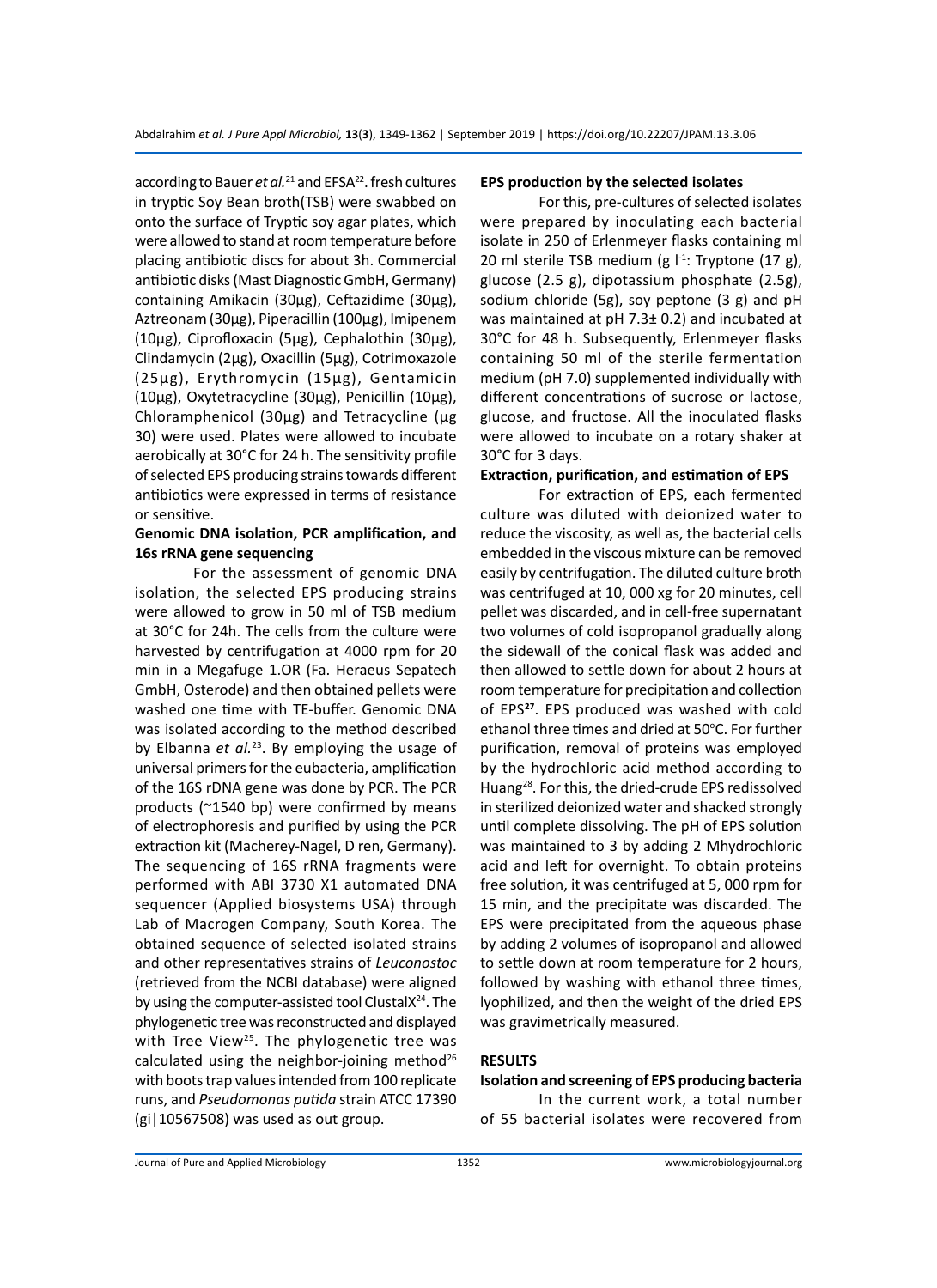| Isolate    | Source of           | EPS       | Gram            |                | Motility  | Sporulation |
|------------|---------------------|-----------|-----------------|----------------|-----------|-------------|
| Code       | <b>Strains</b>      | $(g/1)^*$ | Stain<br>KOH    |                |           |             |
|            |                     |           |                 |                |           |             |
| S1         | Orange A            | 61.8      | $\ddot{}$       |                |           |             |
| S2         | Potato              | 18.08     | $\ddot{}$       |                |           |             |
| S3         | Gawava              | 22.08     | $\ddot{}$       |                |           |             |
| S4         | Gelatin A           | 58.4      | $\ddot{}$       |                |           |             |
| S5         | Gelatin B           | 51.61     | $\ddot{}$       |                |           |             |
| S6         | Molokhai            | 61.9      | $\ddot{}$       |                |           |             |
| S7         | Apricot A           | 60        | $\ddot{}$       |                |           |             |
| S8         | Kiwi                | 33.53     | $\ddot{}$       |                |           |             |
|            |                     |           |                 |                |           |             |
| S9         | Labneh A            | 53.06     | $\ddot{}$       | -              |           |             |
| S10        | Orange B            | 9.65      | L,              | $\ddot{}$      |           |             |
| S11        | Avocado             | 3.11      | +               | L,             |           |             |
| S12        | Melon               | 8.45      | $\ddot{}$       |                |           |             |
| S13        | Melon               | 10.12     | $\ddot{}$       | L,             |           |             |
| S14        | Melon               | 5.45      | $\ddot{}$       |                |           |             |
| S15        | Sugar cane          | 6.32      | $\ddot{}$       |                |           |             |
| S16        | Sugar cane          | 2.25      | +               |                |           |             |
| S17        | Sugar cane          | 11.65     | $\ddot{}$       |                |           |             |
| S18        | <b>Strawberries</b> | <b>NA</b> | $\ddot{}$       | L,             | $\ddot{}$ | $\ddot{}$   |
| S19        | Pineapple           | <b>NA</b> | $\ddot{}$       | -              | $\ddot{}$ | $\ddot{}$   |
| <b>S20</b> | pineapple           | 2.65      | L,              | $\ddot{}$      |           |             |
| S21        | Watermelon          | <b>NA</b> | +               | L,             | $\ddot{}$ | +           |
| S22        | watermelon          | 3.58      | $\ddot{}$       |                |           |             |
| S23        | watermelon          | 8.64      | $\ddot{}$       | L,             |           |             |
| S24        | watermelon          | 7.12      | $\ddot{}$       |                |           |             |
| S25        | Molasses            | $6.2$     | $\ddot{}$       |                |           |             |
| S26        | Molasses            | 6.4       | $\ddot{}$       |                |           |             |
| S27        | Molasses            | 5.52      | $\ddot{}$       |                |           |             |
| S28        | Mango               | 4.85      | $\ddot{}$       |                |           |             |
| S29        | Onion               | 4.6       | $\ddot{}$       |                |           |             |
| S30        | Onion               | 5.6       | $\ddot{}$       |                |           |             |
| S31        | Apricot B           | 0.8       | $\ddot{}$       |                |           |             |
| S32        | Apricot B           | 9.56      | $\ddot{}$       |                |           |             |
| S33        | Tomato              | 9.6       | $\ddot{}$       |                |           |             |
| S34        | Tomato              | <b>NA</b> | $\ddot{}$       |                | $\ddot{}$ | $\ddot{}$   |
| S35        | tomato              | 2.65      | $\ddot{}$       |                |           |             |
| S36        | Peache              | 2.94      | +               | L,             |           |             |
| S37        | Peache              | 1.65      | $\ddot{}$       |                |           |             |
| S38        | Sucrose             | 3.51      | $\ddot{}$       | L,             |           |             |
| S39        | Date                | 3         |                 |                |           |             |
|            | pomegranate         | 1.15      | $\ddot{}$<br>L. | -<br>$\ddot{}$ |           |             |
| S40        |                     |           |                 |                |           |             |
| S42        | Mandarin            | 2.51      | +               |                |           |             |
| S43        | Mandarin            | 6.82      | $\ddot{}$       |                |           |             |
| S44        | mandarin            | 9.54      |                 |                |           |             |
| S45        | Apple               | 7.58      |                 | $\ddot{}$      | -         |             |
| S46        | Apple               | $\sf NA$  | $\ddot{}$       |                | +         | $\ddot{}$   |
| S47        | Apple               | 2.35      | $\ddot{}$       |                |           |             |
| S48        | beet                | 21.6      | +               |                |           |             |
| S49        | Banana              | 12.85     | $\ddot{}$       |                |           |             |
| <b>S50</b> | Banana              | 8.3       | +               |                |           |             |
| S51        | Grape               | <b>NA</b> | +               |                |           | +           |
| S52        | Grape               | $2.4$     | $\ddot{}$       |                |           |             |
| S53        | Grape               | 0.89      |                 | $\ddot{}$      |           |             |
| S54        | Pickled             | 2.53      | $\ddot{}$       |                |           |             |
| <b>S55</b> | Labneh B            | 15.8      | $\ddot{}$       |                |           |             |

**Table 1.** Partial characterization of EPS producing isolates isolated from different sources

Notes:\* Exopolysaccharide (g l-1) produced using sucrose fermentation medium (18) supplemented with 80 (g l<sup>-1</sup>) sucrose.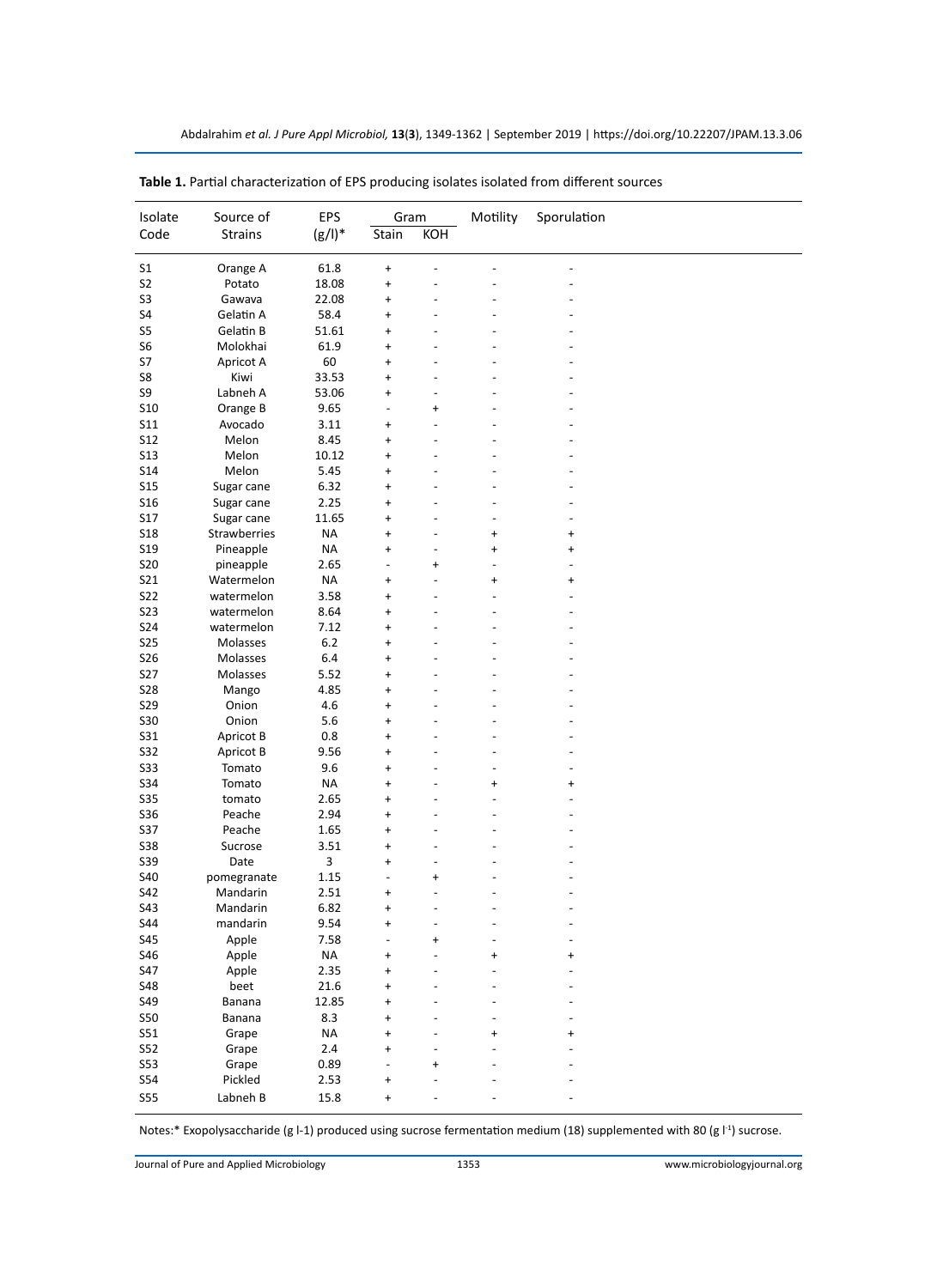fermented fruits, vegetables, and dairy products basis of the mucoid colony characteristics. All isolates were partially characterized based on Gram staining, sporulation, motility and EPS amount produced. Most of these isolates were

non-motile, non-spore for mingand Gram-positive bacteria (Table 1). Most of the isolates were EPS producers using the broth medium containing 8% sucrose, except isolates S18, 19, 34, 46 and 51 exhibited mucoid appearance colonies in agar

| Characteristics   |                | The most promising EPS producing isolates |                |                |                |                            |           |           |           |  |  |  |  |
|-------------------|----------------|-------------------------------------------|----------------|----------------|----------------|----------------------------|-----------|-----------|-----------|--|--|--|--|
|                   |                |                                           |                |                |                |                            |           |           |           |  |  |  |  |
|                   | S <sub>1</sub> | S <sub>2</sub>                            | S <sub>3</sub> | S <sub>4</sub> | S <sub>5</sub> | S <sub>6</sub>             | S7        | S8        | S9        |  |  |  |  |
| Colony morphology |                |                                           |                |                |                |                            |           |           |           |  |  |  |  |
| Form              | Spindle        | Circular                                  | Circular       | Spindle        | Spindle        | Spindle                    | Spindle   | Spindle   | Spindle   |  |  |  |  |
| Color             | White          | White                                     | White          | White          | White          | White                      | White     | White     | White     |  |  |  |  |
| Elevation         | Flat           | Flat                                      | Flat           | Flat           | Flat           | Flat                       | Flat      | Flat      | Flat      |  |  |  |  |
| Opacity           | Opaque         | Opaque                                    | Opaque         | Opaque         | Opaque         | Opaque                     | Opaque    | Opaque    | Opaque    |  |  |  |  |
| Consistency       | Mucoid         | Mucoid                                    | Mucoid         | Mucoid         | Mucoid         | Mucoid                     | Mucoid    | Mucoid    | Mucoid    |  |  |  |  |
| Cellmorphology    |                |                                           |                |                |                |                            |           |           |           |  |  |  |  |
| Shape             | Cocco-         | Cocco-                                    | Cocco-         | Cocco-         |                | Cocco- Cocco-Cocco- Cocco- |           | Cocco-    |           |  |  |  |  |
|                   | bacillii       | bacillii                                  | bacillii       | bacillii       | bacillii       | bacillii                   | bacillii  | bacillii  | bacillii  |  |  |  |  |
| Gram stain        | $\ddot{}$      | $\ddot{}$                                 | $\ddot{}$      | $\ddot{}$      | $\ddot{}$      | $\ddot{}$                  | $\ddot{}$ | $\ddot{}$ | $\ddot{}$ |  |  |  |  |
| Catalase          | ÷,             | ÷                                         | ÷,             | ÷,             | L,             | ÷.                         | ÷,        |           | ٠         |  |  |  |  |
| Sporulation       |                |                                           |                |                |                |                            |           |           |           |  |  |  |  |
| Motility          |                |                                           | ÷,             |                |                |                            |           |           |           |  |  |  |  |
| Growth on NaCl    |                |                                           |                |                |                |                            |           |           |           |  |  |  |  |
| 0%                | $\ddot{}$      | $\ddot{}$                                 | $\ddot{}$      | $\ddot{}$      | $\ddot{}$      | $\ddot{}$                  | $\ddot{}$ | $\ddot{}$ | $\ddot{}$ |  |  |  |  |
| 2%                | $\ddot{}$      | $\ddot{}$                                 | $\ddot{}$      | $\ddot{}$      | $\ddot{}$      | $\ddot{}$                  | $\ddot{}$ | $\ddot{}$ | $\ddot{}$ |  |  |  |  |
| 4%                | $\ddot{}$      | $\ddot{}$                                 | $\ddot{}$      | $\ddot{}$      | $\ddot{}$      | $+$                        | $\ddot{}$ | $\ddot{}$ | $\ddot{}$ |  |  |  |  |
| 6.50%             | $+$            | $\ddot{}$                                 | $\ddot{}$      | $\ddot{}$      | $\ddot{}$      | $+$                        | $\ddot{}$ | $\ddot{}$ | $\ddot{}$ |  |  |  |  |
| 7.00%             | $+/-$          | +/-                                       | +/-            | $+/-$          | $+/-$          | +/-                        | $+/-$     | $+/-$     | $+/-$     |  |  |  |  |
| 8%                | ٠              | $\overline{a}$                            | ٠              | ۰              | $\sim$         | ÷.                         | ۰         | $\sim$    | $\sim$    |  |  |  |  |
| pH values         |                |                                           |                |                |                |                            |           |           |           |  |  |  |  |
| 4                 | $-$ /+         | -/+                                       | -/+            | $-$ /+         | $-$ /+         | -/+                        | $-$ /+    | $-$ /+    | -/+       |  |  |  |  |
| 5                 | $\ddot{}$      | $\ddot{}$                                 | $\ddot{}$      | $\ddot{}$      | $\ddot{}$      | $\ddot{}$                  | $\ddot{}$ | $\ddot{}$ | $\ddot{}$ |  |  |  |  |
| 6                 | $\ddot{}$      | $\ddot{}$                                 | $\ddot{}$      | +              | $\ddot{}$      | $\ddot{}$                  | $\ddot{}$ | $\ddot{}$ | $\ddot{}$ |  |  |  |  |
| 7                 | $\ddot{}$      | $+$                                       | $+$            | $\ddot{}$      | $\ddot{}$      | $+$                        | $\ddot{}$ | $\ddot{}$ | $+$       |  |  |  |  |
| 8                 | $+/-$          | $+/-$                                     | $+/-$          | $+/-$          | $+/-$          | $+/-$                      | $+/-$     | $+/-$     | $+/-$     |  |  |  |  |
| 9                 | $+/-$          | $+/-$                                     | $+/-$          | $+/-$          | $+/-$          | $+/-$                      | $+/-$     | $+/-$     | $+/-$     |  |  |  |  |
| Temperature       |                |                                           |                |                |                |                            |           |           |           |  |  |  |  |
| 20 °C             | $+/-$          | +/-                                       | +/-            | $+/-$          | $+/-$          | +/-                        | $+/-$     | $+/-$     | $+/-$     |  |  |  |  |
| $25^{\circ}$ C    | $\ddot{}$      | $\ddot{}$                                 | $\ddot{}$      | $\ddot{}$      | $\ddot{}$      | $\ddot{}$                  | $\ddot{}$ | $\ddot{}$ | $\ddot{}$ |  |  |  |  |
| 30 °C             | $\ddot{}$      | $\ddot{}$                                 | $\ddot{}$      | $\ddot{}$      | $\ddot{}$      | $\ddot{}$                  | $\ddot{}$ | $\ddot{}$ | $\ddot{}$ |  |  |  |  |
| $37^{\circ}$ C    | $\ddot{}$      | $\ddot{}$                                 | $\ddot{}$      | $\ddot{}$      | $\ddot{}$      | $\ddot{}$                  | $\ddot{}$ | $\ddot{}$ | $\ddot{}$ |  |  |  |  |
| 45 °C             |                |                                           |                |                |                |                            |           |           |           |  |  |  |  |
| Oxygen            | Facult-        | Facult-                                   | Facult-        | Facult-        | Facult-        | Facult-                    | Facult-   | Facult-   | Facult-   |  |  |  |  |
| requirement       | ative          | ative                                     | ative          | ative          | ative          | ative                      | ative     | ative     | ative     |  |  |  |  |
| Growth on         |                |                                           |                |                |                |                            |           |           |           |  |  |  |  |
| Blood agar        |                |                                           |                |                |                |                            |           |           |           |  |  |  |  |
| Gelatin           |                |                                           |                |                |                |                            |           |           |           |  |  |  |  |
| liquefaction      |                |                                           |                |                |                |                            |           |           |           |  |  |  |  |

**Table 2.** Morphological andpartial characterization ofthe most promising EPS producing isolates

Notes: (+) Symbols and abbreviations: +, growth; -, no growth; (+/- or (-/+) weak growth. Other physiological tests were determined according to Gerhardt et al. (19).

Journal of Pure and Applied Microbiology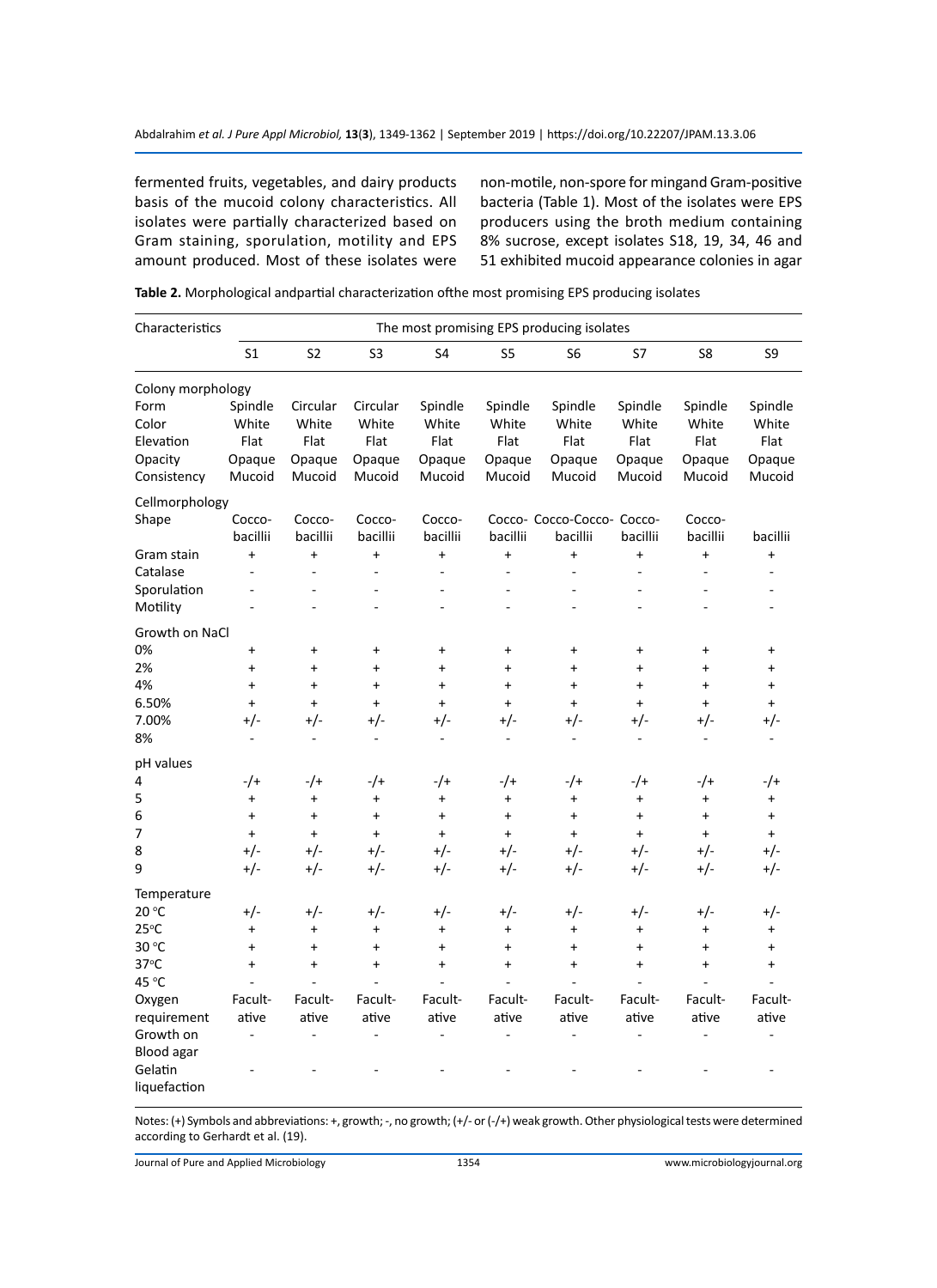|     | No. Different carbon source<br>utilization, enzymatic<br>activities and resistance | Conc.<br>(mg) | Polysaccharide isolates /<br>identification results |                |           |           |           |           |                          |           |           |  |  |
|-----|------------------------------------------------------------------------------------|---------------|-----------------------------------------------------|----------------|-----------|-----------|-----------|-----------|--------------------------|-----------|-----------|--|--|
|     |                                                                                    |               | S1                                                  | S <sub>2</sub> | S3        | S4        | S5        | S6        | S7                       | S8        | S9        |  |  |
| 1.  | D-amygdalin (AMY)                                                                  | 0.1875        | +                                                   |                |           |           |           |           |                          |           |           |  |  |
| 2.  | Phosphatidylinositol                                                               | 0.015         |                                                     |                |           |           |           |           |                          |           |           |  |  |
|     | phospholipase c (PIPLC)                                                            |               |                                                     |                |           |           |           |           |                          |           |           |  |  |
| 3.  | D-xylose (dXYL)                                                                    | 0.3           | $\ddot{}$                                           |                | $\pmb{+}$ |           |           |           |                          |           |           |  |  |
| 4.  | Arginine dihydrolase (ADH1)                                                        | 0.111         |                                                     |                |           |           |           |           |                          |           |           |  |  |
| 5.  | Beta-galactosidase (BGAL)                                                          | 0.036         |                                                     |                |           |           |           |           |                          |           |           |  |  |
| 6.  | Alpha-glucosidase (AGLU)                                                           | 0.036         | $\ddot{}$                                           |                |           |           |           |           | $\ddot{}$                | $\ddot{}$ |           |  |  |
| 7.  | Ala-phe-pro arylamidase (APPA)                                                     | 0.0384        |                                                     |                |           |           |           |           |                          |           |           |  |  |
| 8.  | Cyclodextrin (CDEX)                                                                | 0.3           | $\ddot{}$                                           |                |           |           |           |           | ä,                       |           |           |  |  |
| 9.  | L-aspartate arylamidase(AspA)                                                      | 0.024         |                                                     |                |           |           |           |           |                          |           |           |  |  |
| 10. | Beta galactopyranosidase(BGAR)                                                     | 0.00204       |                                                     |                |           |           |           |           |                          |           |           |  |  |
| 11. | Alpha-mannosidase (AMAN)                                                           | 0.036         |                                                     |                |           |           |           |           |                          |           |           |  |  |
| 12. | Phosphatase (PHOS)                                                                 | 0.0504        |                                                     |                |           |           |           |           |                          |           |           |  |  |
| 13. | Leucine arylamidase (LeuA)                                                         | 0.0234        |                                                     |                |           |           |           |           | $(+)$                    |           |           |  |  |
| 14. | L-proline arylamidase(PrOA)                                                        | 0.0234        |                                                     |                |           |           |           |           | $\overline{\phantom{a}}$ |           |           |  |  |
| 15. | Beta glucuronidase (BGURr)                                                         | 0.0018        |                                                     |                |           |           |           |           |                          |           |           |  |  |
| 16. | Alpha-galactosidase (AGAL)                                                         | 0.036         |                                                     |                | $\ddot{}$ |           |           |           |                          |           |           |  |  |
| 17. | L-pyrrolydonyl-arylamidase(PyrA)                                                   | 0.018         |                                                     |                |           |           |           |           |                          |           |           |  |  |
| 18. | Beta-glucuronidase (BGUR)                                                          | 0.0378        |                                                     |                |           | Ē,        |           |           |                          |           |           |  |  |
|     | 19. Alanine arylamidase(ALaA)                                                      | 0.0216        | $\ddot{}$                                           |                | ä,        | $^{(+)}$  | $\ddot{}$ | $\ddot{}$ | $\ddot{}$                | $\ddot{}$ | $\ddot{}$ |  |  |
| 20. | Tyrosine arylamidase(TYrA)                                                         | 0.0276        |                                                     |                | ä,        | ÷,        |           | ÷,        | ä,                       |           |           |  |  |
| 21. | D-sorbitol (dSOR)                                                                  | 0.1875        | $\ddot{}$                                           |                |           |           |           |           |                          |           |           |  |  |
|     | 22. Urease (URE)                                                                   | $0.15$ mg     |                                                     |                |           |           |           |           |                          |           |           |  |  |
| 23. | Polymixin b resistance (POLYB)                                                     | 0.00093       | $\ddot{}$                                           |                | $\ddot{}$ | $\ddot{}$ | $\ddot{}$ | $\ddot{}$ | $\ddot{}$                | $\ddot{}$ | +         |  |  |
| 24. | D-galactose (dGAL)                                                                 | 0.3           |                                                     |                |           | ÷,        |           |           |                          |           |           |  |  |
| 25. | D-ribose (dRIB)                                                                    | 0.3           |                                                     |                |           | ä,        |           |           |                          |           |           |  |  |
| 26. | L-lactate alkalinization(ILATk)                                                    | 0.15          |                                                     |                |           |           |           |           |                          |           |           |  |  |
| 27. | Lactose (LAC)                                                                      | 0.96          |                                                     |                |           | ÷.        | ۰         |           |                          |           |           |  |  |
| 28. | N-acetyl-d-glucosamine (NAG)                                                       | 0.3           | $\ddot{}$                                           | $\ddot{}$      | $\ddot{}$ | $\ddot{}$ | $\ddot{}$ | $\ddot{}$ | $\ddot{}$                | $\ddot{}$ | $\ddot{}$ |  |  |
| 29. | D-maltose (dMAL)                                                                   | 0.3           | $\ddot{}$                                           | ÷,             | $\ddot{}$ | ä,        | ÷,        | ÷,        | ÷,                       | $\ddot{}$ | ä,        |  |  |
| 30. | Bacitracin resistance (BACI)                                                       | 0.0006        | $\ddot{}$                                           | +              | +         | +         | $\ddot{}$ | +         | +                        | $^{(+)}$  | +         |  |  |
| 31. | Novobiocin resistance (NOVO)                                                       | 0.000075      | $\ddot{}$                                           | $\ddot{}$      | $\ddot{}$ | $\ddot{}$ | $\ddot{}$ | $\ddot{}$ | $\ddot{}$                | $\ddot{}$ | $\ddot{}$ |  |  |
|     | 32. Growth in 6.5% NaCl (NC6.5)                                                    | 1.68          | $\ddot{}$                                           | $\ddot{}$      | $\ddot{}$ | $\ddot{}$ | $\ddot{}$ | $\ddot{}$ | $\ddot{}$                | $\ddot{}$ | $\ddot{}$ |  |  |
|     | 33. D-mannitol (DMAN)                                                              | 0.1875        | $\ddot{}$                                           | $\ddot{}$      | ÷,        | $\ddot{}$ | $\ddot{}$ | $\ddot{}$ | $\ddot{}$                |           | $\ddot{}$ |  |  |
|     | 34. D-mannose (DMNE)                                                               | 0.3           | $\ddot{}$                                           | $\ddot{}$      | $\ddot{}$ | $\ddot{}$ | $\ddot{}$ | $\ddot{}$ | $\ddot{}$                |           | $\ddot{}$ |  |  |
|     | 35. Methyl-b-d-glucopyranoside (MBdG)                                              | 0.3           | +                                                   |                |           |           |           |           | +                        |           |           |  |  |
|     | 36. Pullulan (PUL)                                                                 | 0.3           | +                                                   |                |           |           |           |           |                          |           |           |  |  |
|     | 37. D-raffinose (dRAF)                                                             | 0.3           | $\ddot{}$                                           |                | +         |           |           | $\ddot{}$ |                          |           |           |  |  |
|     | 38. O/129 resistance (comp.vibrio.)<br>O129R                                       | 0.0084        | $\ddot{}$                                           | $\ddot{}$      |           |           | $(-)$     | $\ddot{}$ |                          |           | $\ddot{}$ |  |  |
|     | 39. Salicin(SAL)                                                                   | 0.3           | +                                                   | +              | +         | +         | +         | +         | +                        | +         | +         |  |  |
| 40. | Saccharose/sucrose (SAC)                                                           | 0.3           | $\ddot{}$                                           | $\ddot{}$      | $\ddot{}$ | $\ddot{}$ | $\ddot{}$ | +         | $\ddot{}$                | $\ddot{}$ | +         |  |  |
|     | 41. D-trehalose(dTRE)                                                              | 0.3           | $\ddot{}$                                           | ÷,             | $\ddot{}$ | ÷         |           |           | $\ddot{}$                |           | ٠         |  |  |
|     | 42. Arginine dihydrolase(ADH2s)                                                    | 0.27          |                                                     |                |           |           |           |           |                          |           |           |  |  |
|     | 43. Optochin resistance (OPTO)                                                     | 0.0004        | $\ddot{}$                                           | +              | +         | $\ddot{}$ | $\ddot{}$ | $\ddot{}$ | $\ddot{}$                | +         | +         |  |  |

**Table 3.** Biochemical tests according to Biomיrieux Vitek for the selected promising EPS producing isolates.

Notes: +, growth; -, no grwth; (+/-) weak growth).Positive reaction +, negative reaction -, weak reactions for both (+) and (-)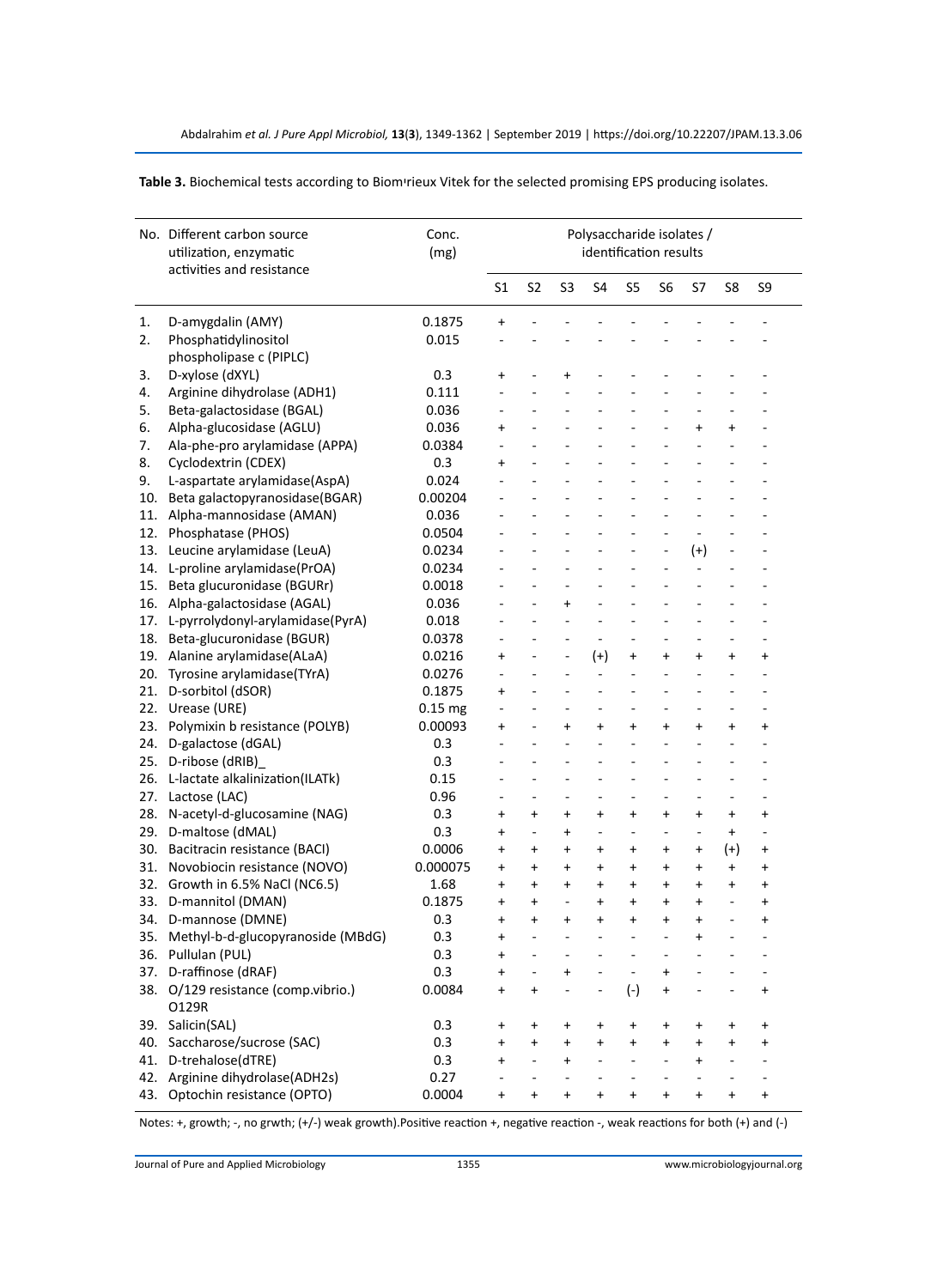medium but were unable to produce EPS using the broth medium. EPS amount produced from these isolates was varied from 0.8 to 62.15 g  $I^{-1}$ . It was manifested that, viscosity and the amount of polysaccharide increased of most the isolates when the plates were kept in refrigerator at 8°C, while some isolates such as S15, S16, S17, and S31 were consumed EPS when kept in the same condition. The most promising strains on the based of amount of EPS production, were; S1, S2, S3, S4, S5, S6, S7, S8, and S9 were selected and subjected to subsequent evaluation of their phenotypic and genotypic characterizations.

# **Phenotypic characterization of selected EPS producing isolates**

Biochemical and phenotypic characterization profiles of selected EPS isolates analyzed using Biomיrieux Vitek 2 GP were summarized in Tables 2 and 3. Colonies of all nine isolates on nutrient agar were up to 1 mm indiameter, smooth and convex with opaque white color. When they grow on EPS agar medium, all isolates exhibited very slimy colonies, while S3

isolate had the feature of a ropy colony during picking up using inoculating loop. All isolates were facultative anaerobe, oxidase and catalasenegative, coccobacillus (pairs/chains), nonmotile, non-spore forming and Gram-positive bacteria. They were able to with stand at pH ranging between 4-9 with optimum growth was between pH 5-7, tolerance to NaCl was observed up to 7% (w/v), temperatures for growth were found between 20-40°C with optimum growth was recorded at 30°C, no growth was observed at 45°C. In addition the isolates were capable of using a narrow range of organic substrates, except isolate S1 differ from the others by its ability to use a wide range of organic substrates that include D-amygdalin, D-xylose, cyclodextrin, D-sorbitol, mannitol, salicin, and raffinose. However, the phenotypic characteristics that make the isolated strains distinguishable as compared to the reference strains were summarized in Tables 3 and 4. Moreover, all EPS-producing isolated strains were susceptible to tetracycline, imipenem, piperacillin, and chloramphenicol,

**Table 4.** Differential carbohydrate fermentation of the selected EPS isolates and related species

| Carbon sources      | Selected EPS producing bacteria |                |                |           |                |                |           |                          |           |           | References strains* |           |                          |           |           |  |
|---------------------|---------------------------------|----------------|----------------|-----------|----------------|----------------|-----------|--------------------------|-----------|-----------|---------------------|-----------|--------------------------|-----------|-----------|--|
|                     | S <sub>1</sub>                  | S <sub>2</sub> | S <sub>3</sub> | S4        | S <sub>5</sub> | S <sub>6</sub> | S7        | S8                       | S9        | A         | B                   | C         | D                        | E         | F         |  |
| Ribose              |                                 |                |                |           |                |                |           |                          |           |           |                     |           |                          |           | $\ddot{}$ |  |
| D-Xylose            | $\ddot{}$                       |                | +              |           |                |                |           |                          |           |           |                     |           |                          |           | +         |  |
| Galactose           |                                 |                |                |           |                |                |           |                          |           |           |                     | $\ddot{}$ | $\overline{\phantom{a}}$ | $+/-$     | $\ddot{}$ |  |
| Glucose             | $\ddot{}$                       | $\ddot{}$      | $\ddot{}$      | $\ddot{}$ | $\ddot{}$      | +              | $\ddot{}$ | $\ddot{}$                | +         | $\ddot{}$ | $\ddot{}$           | $\ddot{}$ | $+$                      | $\ddot{}$ | $\ddot{}$ |  |
| Fructose            | $\ddot{}$                       | $+$            | $+$            | $\ddot{}$ | $\ddot{}$      | $\ddot{}$      | $\ddot{}$ | $\ddot{}$                | $\ddot{}$ | $\ddot{}$ | $\ddot{}$           | $\ddot{}$ | $\ddot{}$                |           | $\ddot{}$ |  |
| Mannose             | $+$                             | $+$            | $+$            | $\ddot{}$ | $\ddot{}$      | +              | $\ddot{}$ | $\overline{\phantom{0}}$ | $\ddot{}$ | +         | $\ddot{}$           |           |                          |           | $\ddot{}$ |  |
| Mannitol            | $+$                             | $\ddot{}$      | ۰              | $\ddot{}$ | $\ddot{}$      | $\ddot{}$      | $\ddot{}$ |                          | +         |           |                     |           | +                        |           |           |  |
| Sorbitol            | $\ddot{}$                       |                |                |           |                |                |           |                          |           |           |                     |           |                          |           |           |  |
| $\alpha$ -Methyl-D- | $+$                             |                |                |           |                |                | $\ddot{}$ |                          |           | $\ddot{}$ |                     |           | +                        |           |           |  |
| Glucopyranoside     |                                 |                |                |           |                |                |           |                          |           |           |                     |           |                          |           |           |  |
| N-acetyl-           | $+$                             | $\ddot{}$      | +              | +         | $\ddot{}$      | +              | +         | $\ddot{}$                | $\ddot{}$ | +         | $\ddot{}$           | $\ddot{}$ | +                        |           |           |  |
| glucosamine         |                                 |                |                |           |                |                |           |                          |           |           |                     |           |                          |           |           |  |
| Amygdalin           | $+$                             |                |                |           |                |                |           |                          |           | +         |                     |           |                          |           |           |  |
| Salicin             | $\ddot{}$                       | $\ddot{}$      | $+$            | $\ddot{}$ | $\ddot{}$      | $\ddot{}$      | $\ddot{}$ | +                        | +         | +         |                     |           |                          |           |           |  |
| Maltose             | $+$                             |                | $\ddot{}$      |           |                |                |           | +                        |           | +         |                     |           |                          | +         | $\ddot{}$ |  |
| Lactose             |                                 |                |                |           |                |                |           |                          |           |           |                     |           |                          | $\ddot{}$ |           |  |
| Sucrose             | $+$                             | +              | $+$            | $\ddot{}$ | $+$            | $\ddot{}$      | $\ddot{}$ | $\ddot{}$                | $\ddot{}$ | +         | $\ddot{}$           | $\ddot{}$ | $+$                      | $+/-$     | $\ddot{}$ |  |
| Trehalose           | $+$                             |                | $\ddot{}$      |           |                |                | +         |                          |           | +         | +                   | $\ddot{}$ |                          |           | $\ddot{}$ |  |
| Raffinose           | +                               |                | +              |           |                | +              |           |                          |           |           |                     |           |                          |           | +         |  |

Symbols and abbreviations: +, growth; -, no growth; A, leuconostoc citreum; B, leuconostoc mesenteroides subsp. dextr anicum; C, leuconostoc holzapfel; D, leuconostoc fallax; E, leuconostoc lactis; F, leuconostoc pseudomesenteroides. Biochemical and physiological characteristics were determined using an API 50 CHL kit (BioMerieux, Lyon, France) and Vitek. Data of the reference strains were obtained from Antunes et al. (46).

Journal of Pure and Applied Microbiology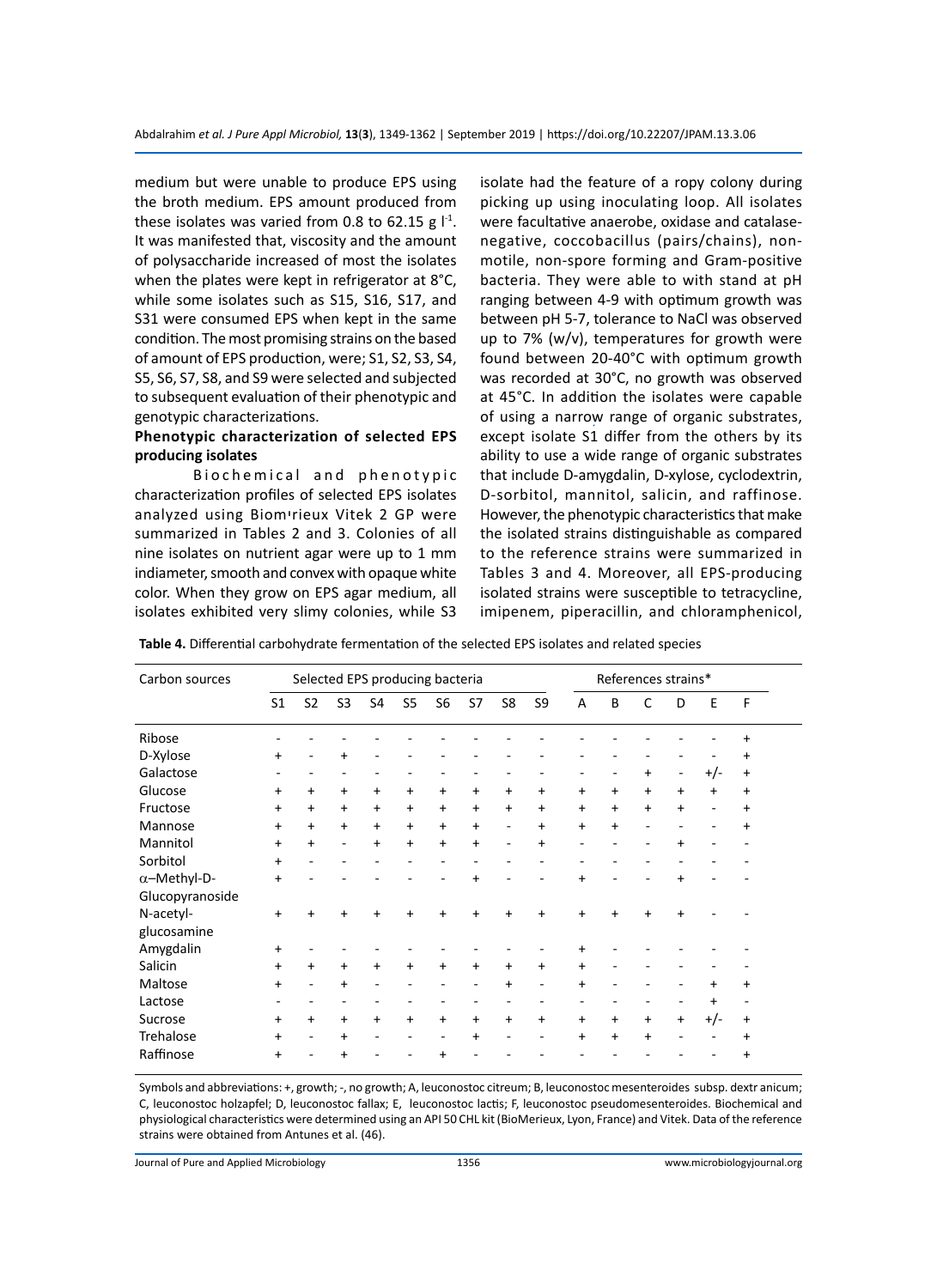whereas they were resistant to gentamicin, amikacin, aztreonam, ciprofloxacin, *cephalothin*, oxacillin, penicillin G and cotrimoxazole. None of isolates exhibited haemolytic activities on blood agar plates, and they were negative for arginine dihydrolase, phosphatidylinositol phospholipase, beta-galactosidase, Ala-the-pro arylamidase, Alpha- mannosidase, L-aspartate arylamidase, beta-glactopyranosidase, phosphatase, Betaglucuronidase, Alpha- galactosidase, tyrosine arylamidase, and gelatin liquefaction. According to the analytical profile index using Biomיrieux Vitek 2 GP database (Table 3), isolate S1 was identified as *Enterococcus columbae* with probability 87%, while isolates S2, S4, S5, S6 and S9 were identified as *Leucocnostoc mesenteroides ssp dextranicum* with similarity of 95, 93, 92, 90 and 90%, respectively. Isolates S3 and S8 were identified as *leu. pseudomesenteroides* with similarity of 95 and 89%, respectively, while isolate S7 were identified as *leu. citreum* with similarity 91%.

# **Genotypic characterization of selected isolates**

The 16S rRNA gene sequences of EPS producing selected strains were determined and deposited in the Gene bank database under accession (MN396397), (MN251606), (MN251629), (MN251658), (MN251661), (MN251663), (MN251672), (MN251740) and (MN251741) for S1, S2, S3, S4, S5, , S6, S7, S8 and S9, respectively. Phylogenetic tree that relies on the partial 16S rRNA gene sequences (Fig. 1) indicated that strain S1was similar to *Leu. citreum*  with similarity of 91.3%. Isolate 2 and 3 were similar to *Leu. fallax* and *Leu. mesenteroides* with similarity of 99.40% and 97.73%, respectively. Isolates 4, 5, 7, 8 and 9 were similar to *Leu. holzaapfelii* with similarity of 98.3, 98.7 and 99.8, 98.5 and 98.1, respectively, while isolate 6 was similar to *Leu.c lactis* with similarity of 97.9%. **EPS production from the selected EPS isolates**

Capability of the selected isolates for EPS production using different sugars (1-8% w/v) such as sucrose, lactose, glucose, and fructose were investigated individually. Except sucrose, none of those sugars supported EPS production. EPS production from sucrose by the selected isolates was illustrated in Fig. 2. It was observed that the maximum yield of EPS was recorded for isolates S6, S1 and S7 which were 61.90, 61.80 and 60 (g l -1), respectively, followed by isolates S4, S9, S5 and S8 which were 58.40, 53.06, 51.61 and 33.53(gl-1), respectively. Though, the lowest yield was noticed for the isolates S3 and S2 which were 22.08 and 18.80(g  $\vert$ <sup>-1</sup>), respectively. However, as sucrose concentration supplemented to the fermentation media raised up to 8%, the yield of EPS from all selected isolates was increased.

| Antibiotic<br>group | Antibiotics / Disc<br>potency | S1 | S <sub>2</sub> | S <sub>3</sub> | S <sub>4</sub> | S5 | S <sub>6</sub> | S7 | S8 | S9 |
|---------------------|-------------------------------|----|----------------|----------------|----------------|----|----------------|----|----|----|
|                     | Amikacin 30µg (AK)            | R  | S              | R              | R              | R  | R              | R  | R  | R  |
| Aminoglycosides     | Gentamicin 10µg (GM)          | R  | R              | R              | R              | R  | R              | R  | R  | R  |
| Tetracyclines       | Tetracycline 30µg (T)         | S  | S              | S              | S              | S  | S              | S  | S  | S  |
| <b>Monobactams</b>  | Aztreonam 30µg (ATM)          | R  | R              | R              | R              | R  | R              | R  | R  | R  |
| Fluoroquinolones    | Ciprofloxacin 5µg (CIP)       | R  | R              | R              | R              | R  | R              | R  | R  | R  |
| Lincosamide         | Clindamycin 2ug (CD)          | R  | R              | R              | S              | S  | R              | R  | S  | S  |
| Cephalosporins      | Cephalothin 30µg (Kf)         | R  | R              | R              | R              | R  | R              | R  | R  | R  |
|                     | Ceftazidime30ug (CAZ)         | R  | R              | R              | R              | R  | R              | R  | S  | R  |
| Carbapenem          | Imipenem 10µg (IMI)           | S  | S              | S              | S              | S  | S              | S  | S  | S  |
|                     | Oxacillin 5µg (OX)            | R  | R              | R              | R              | R  | R              | R  | R  | R  |
| Penicillins         | Piperacillin 100µg (PRL)      | S  | S              | S              | S              | S  | S              | S  | S  | S  |
|                     | Penicillin G 10 units (PG)    | R  | R              | R              | R              | R  | R              | R  | R  | R  |
| <b>Macrolides</b>   | Erythromycin (15µg) E         | R  | S              | S              | S              | S  | S              | R  | S  | S  |
| Sulfonamides        | Co-trimoxazole 25µg (TS)      | R  | R              | R              | R              | R  | R              | R  | R  | R  |
| Fenicols            | Chloramphenicol 30µg(C)       | S  | S              | S              | S              | S  | S              | S  | S  | S  |

**Table 5.** Antibiotic susceptibility of the selected promising EPS producing isolates using antibiotic discs

Notes: R, Resistant (0-6 mm\*); S, Sensitive ( $\geq$  7 mm\*)

Journal of Pure and Applied Microbiology 1357 www.microbiologyjournal.org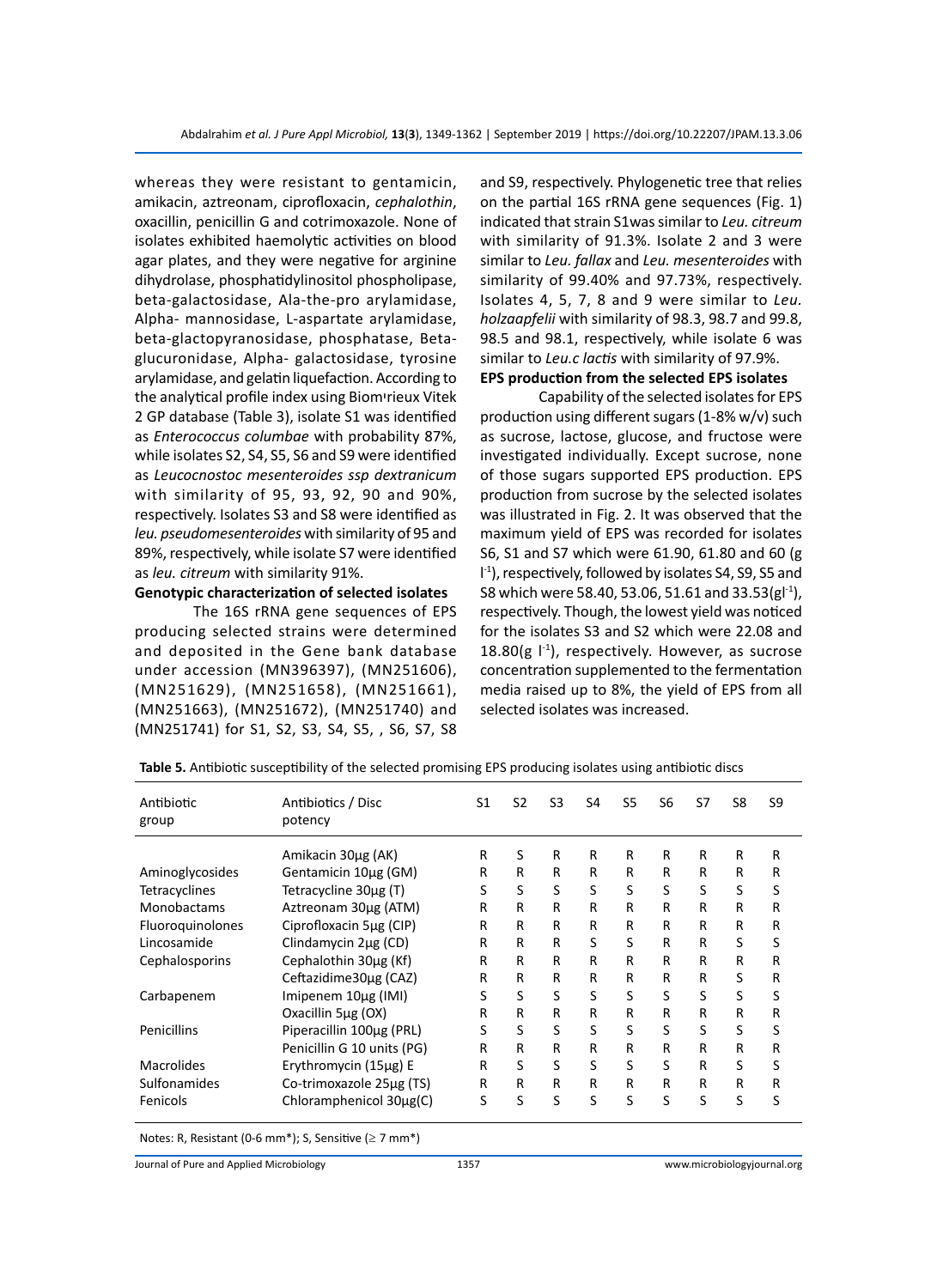#### **DISCUSSION**

Microbial exopolysaccharides from LAB are receiving a renewed interest and attention because of their pronounced applications in food, cosmetic, agriculture and pharmaceutical industries<sup>1, 2, 4</sup>. However, searching for the most efficient EPS-producing strains and upgrading of EPS production to minimize industrial costs remains a serious challenge. In the current study, a total of 55 bacterial strains were isolated from fermented fruits, dairy products, and vegetables and screened for their EPS production. In the first screening experiment, it was noticed that, viscosity and amount of the polysaccharide of most isolates were increased when the plates were kept in refrigerator at 8°C, while some isolates such S15, S16, S17, and S31 were consumed EPS when kept in the same condition, indicating



 $0.1$ 

**Fig. 1**. Neighbor-joining tree showing the estimated phylogenetic relationship of the Exopolysaccharide producing bacterial isolates (shown in blue) and other closely related strains of the genus *Leuconostoc*. Bootstrap values out of 100 are given at the nodes. *Pseudomonas putida* strain ATCC 17390 (gi|10567508) was used as out group.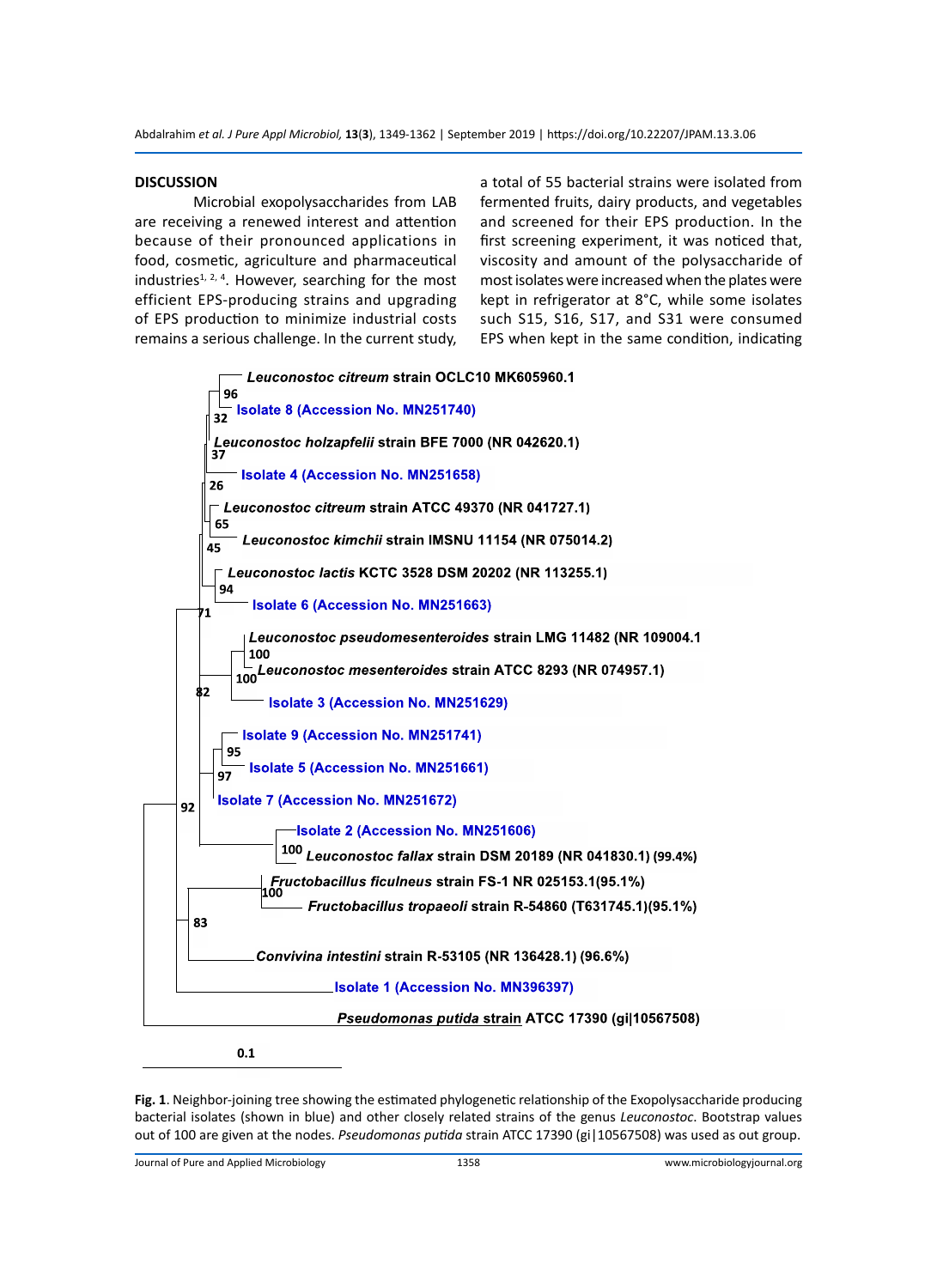that these isolates possess exopolysaccharide depolymerase enzymes<sup>27</sup> that is able to hydrolyze wide variety of O-glycosidic linkages found in the polysaccharides, so the slim is destroyed and the viscosity decreases progressively upon prolonged incubation<sup>9</sup>. Additionally, it was noticed that some of the isolated strains were unable to produce exopolysaccharides in liquid fermentation medium although being able to form very slimy colonies when grown in the same agar medium. With respect to the susceptibility of antibiotics, selected EPS producing strains were found to show sensitivity towards clinically important antibiotics such as β-lactams (Piperacillin and Imipenem) but were resistance for Penicillin G also for Ciprofloxacin and this in accordance with the observation of Agarwal *et al.*30 who mentioned that *Leu. mesenteroides* VC236, exhibit resistance to 8 antibiotics (penicillin G, oxacillin, ciprofloxacin, levofloxacin, vancomycin, streptomycin, rifampicin, and nitrofurantoin). All isolates were susceptible to tetracycline, and these findings were found to be similar with those as reported by Morandi *et al.*31. Isolates S1, S2, S3, S4, S5, S6, S7, S8 and S9 were selected and characterized based on the produced amount of EPS. Phenotypic characterizations analyzed by Vitek, indicated that isolates S2, S4, S5, S6, S7, S8, and S9 were identified as *Leuconostoc* with different species, while isolate S1 was identified

as *Enterococcus columbae* with probability 87%. However, species-level characterization of some lactic acid bacteria through solely biochemical methods is not as reliable as molecular level characterization; therefore the identification of unknown microorganism based on the molecular approaches is considered as the best choice because of the considerable variations in biochemical attributes between strains currently considered to belong to the same species. In the current study, aphylogenetic tree constructed based on 16S rRNA gene sequences Fig. 1 revealed that all selected EPS producing isolated strains represented a member of the genus *Leuconostoc* in the family of *Leuconostoc aceae*. Isolates S2, S3, S4, S5, S6, S7, S8, and S9 are very similar to each other, and they showed similarity ranged 97.9 - 99.4 of the genus *Leuconostoc* with different species. In this perspective, Collwell *et al.* <sup>32</sup> have found that "a bacterial species is generally considered to be a collection of strains that show a high degree of overall similarity and differ considerably from related strain groups with respect to many independent characteristics". However, the 16S rRNA gene sequence was not generally as adequate to make a distinction between species. Thus, when the researchers are differentiating between closely related bacterial species of the same genus, fatty acid analysis, DNA-DNA hybridization and G+C ratio, involving housekeeping genes sequences



**Fig. 2.** Yield of EPS produced fromthe most promising isolates.To determine the EPS yield produced fromthe selected strains, fresh pre-cultures were inoculated in 250 mlErlenmeyer flasks containing 50 ml of the sterile fermentation medium(pH 7.0) supplemented individually with different concentrations of sucrose or lactose, glucose and fructose. All flasks were incubated at 30°C for 3 days on a rotary shaker. The cultures were centrifuged and the EPS was extracted, purified, lyophilized, and then the weight of the dried EPS was gravimetrically measured according to Kumar *et al.*<sup>27</sup>, Huang<sup>28</sup>.

Journal of Pure and Applied Microbiology 1359 www.microbiologyjournal.org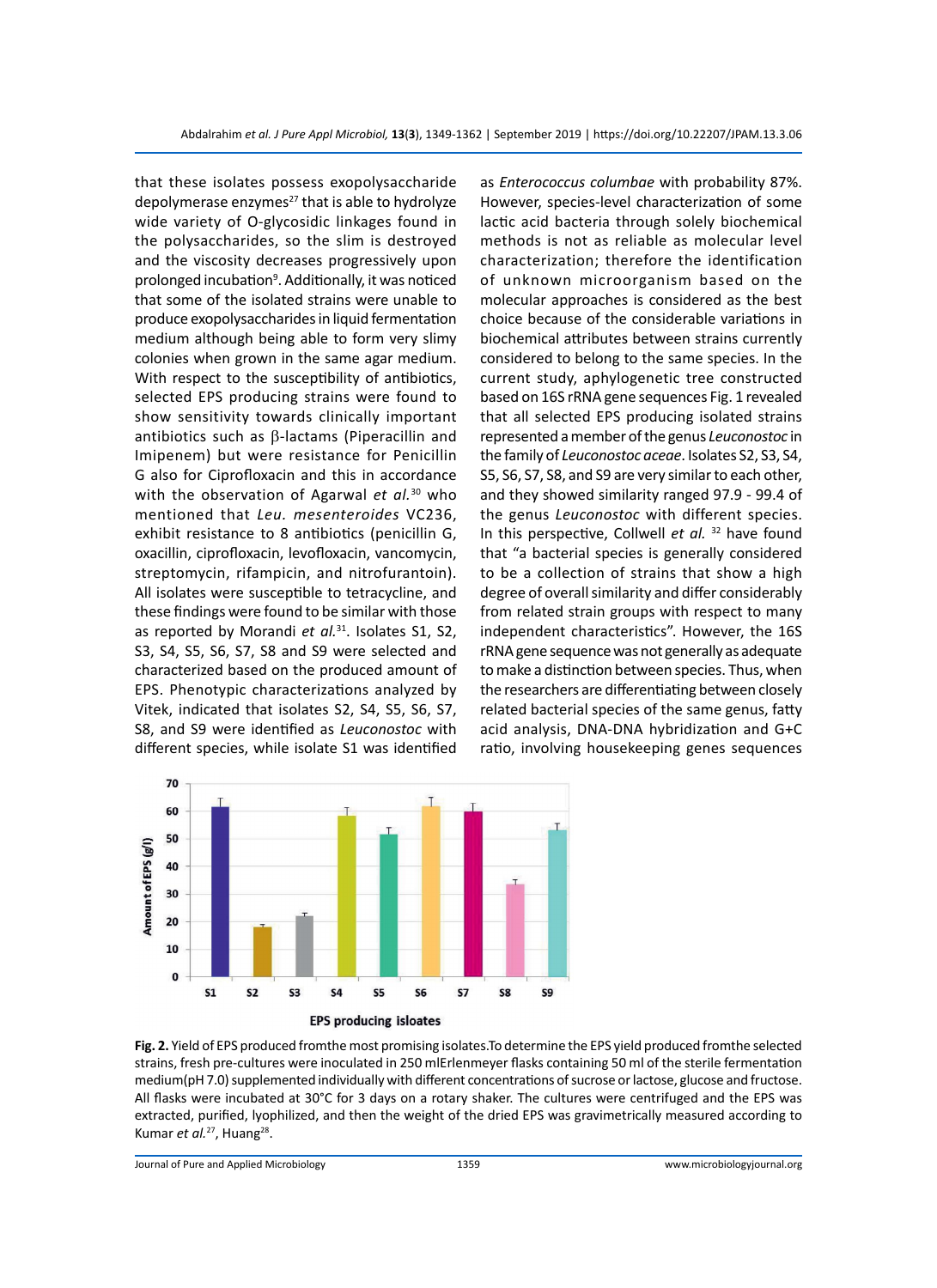should be considered as the methods of choice, in agreement with the proposed molecular identification of species $33, 34, 35$ . Worth mentioning that, the distinguishing characteristics of the strain S1 from related reference strains in a separate node with similarity of 91% to *Leuconostoc* strains proposed that this isolate could be classified as gen. nov. sp. nov. This result was supported by the phenotypic features of their ability to utilize of sorbitol, mannitol, amygdalin, salicin and raffinose and  $\alpha$  –methyl-D-Glucopyranosid. Because of this reason, subsequent characterization of this strain could not only direct the identification and characterization of a novel phylogenetic genus within the lactic acid bacteria groups but also make a lead to the production of highly promising and economically significant EPS yield. However, further work such as DNA-DNA hybridization, fatty acid analysis, and G+C ratio are proposed to ascertain if this promising strain can be identified as gen. nov. sp. nov. However, Lactic acid bacterial strains particularly those belonging to the genus *Leuconostoc* display the most efficient prospective to convert varied range of fermentable sugars through the biosynthesis of functional exopolysaccharide. Thus, Patel *et al.*<sup>3</sup> mentioned that production of EPS from LAB strains can be economically significant if the parameters and other important factors which influences the EPS production could be optimized such as cheaper organic substrates and money-spinning fermentation conditions. In this study, all selected isolated strains were tested for production of EPS from different sugars such sucrose, lactose, glucose, and fructose. Except sucrose, none of those sugars support EPS production by these isolates. Similar finding was carried out by Antunes *et al.*36, Holzapfel *et al.*37 who mentioned that most of the leuconostocs do not ferment these types of sugars. Cerning<sup>9</sup> reported that production of dextrans, mutans, and levans (type of exocellular homo- polysaccharides) requires an exacting substrate, typically sucrose and this point to the acting of enzymes with high specificity on oligosaccharide carbon sources. Vijayendra & Sharath Babu<sup>38</sup> reported that the amount of EPS produced was insufficient by usage of sucrose contrary to this glucose could have stimulatory effect on the growth. Significant amount of EPS production was observed only with sucrose, this

observation could help in exploiting the sucroserich industrial byproducts for EPS production. Futhermore, Harutoshi<sup>39</sup> reported that homo EPS are synthesized by LAB using extracellular enzymes (fucosyltransferase (FTF) enzymes "fructansucrases" or glycosyltransferase (GTF) "glucansucrases"enzyme) outside the cell and sucrose cause induction for the GTF enzymes of *Leuconostoc* species and the production of GTF by *Leu. mesenteroides*is low when using carbon sources other than sucrose. Of special interest, isolates S1, S6, and S7 in this work produced significant amount of EPS which were 61.80, 61.90 and 60 (g  $\vert$ <sup>-1</sup>), respectively. These results were higher than that produced by most other workers, who reported that the maximum EPS produced from different *Leuconostoc* species using sucrose medium were ranged 30 gl<sup>-1 38</sup>, 25.4 g l<sup>-1 40, 41</sup>, 2.39  $gl<sup>-142</sup>$ , 0.34 g  $l<sup>-143</sup>$ , 0.004 gl<sup>-1</sup>, 1.6-9.2 gl<sup>-144</sup>, and 15  $gI^{-1}$ <sup>45</sup>.

#### **CONCLUSION**

It could be concluded that EPS production from the strains reported in the current study, to make them the candidates of interest in enhanced production of EPS with maximum yields, and their practical exploitations in food, pharmaceutical, and dairy industries. The chemical composition of the growth medium (carbon and nitrogen substrate) as well as optimum growth conditions, i.e., pH, temperature, and incubation time) are the crucial parameters influencing the total yield of EPS production by *Leuconostoc* species. Thus, further investigations in progress to realize the full structure and chemical composition as well as the factors affecting EPS production and other possible biotechnological potential applications.

#### **ACKNOWLEDGMENTS**

None.

### **CONFLICT OF INTEREST**

The authors declare that there is no conflict of interest.

### **AUTHORS' CONTRIBUTION**

All authors have made substantial, direct and intellectual contribution to the work and approved it for publication.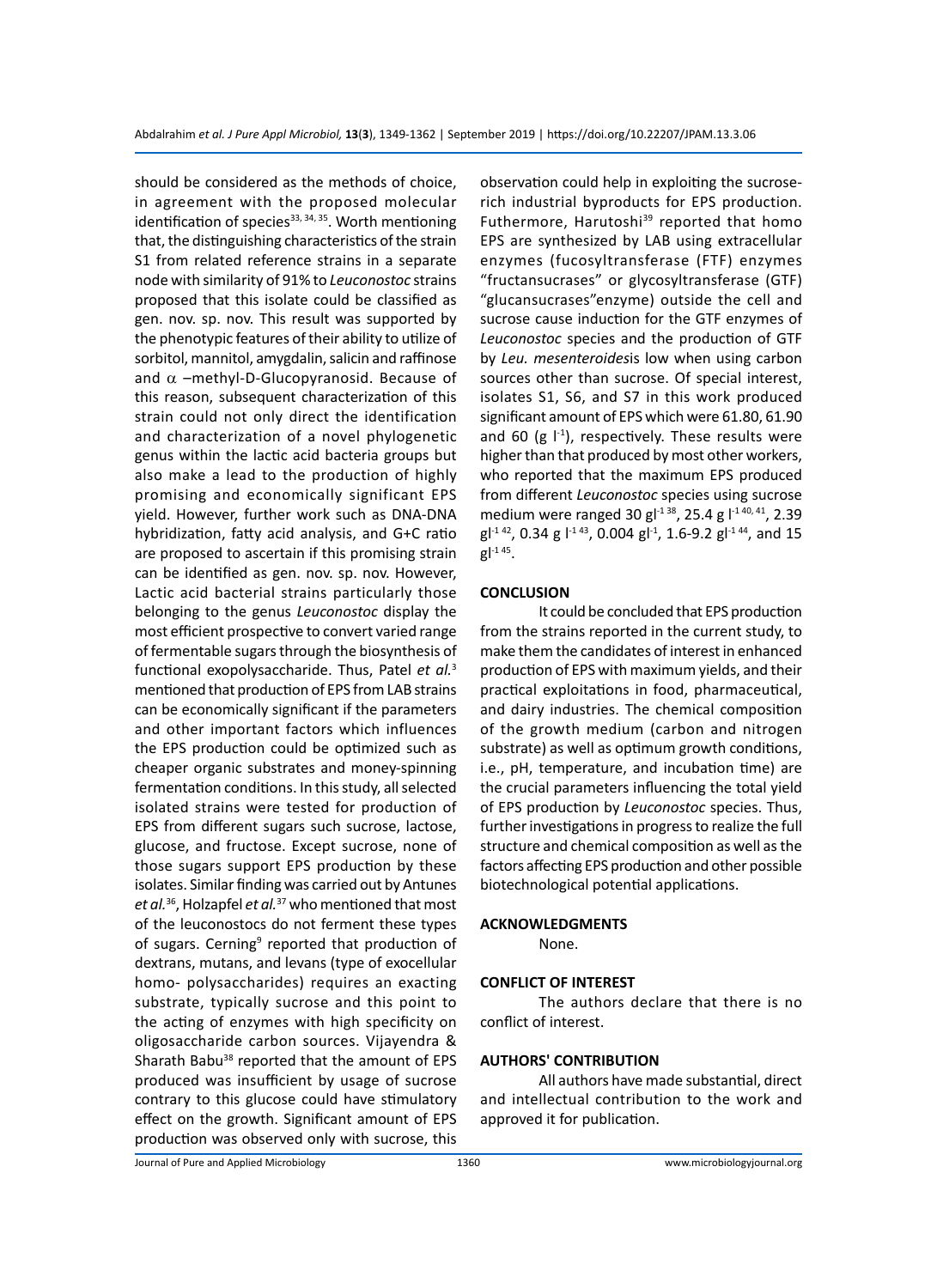### **FUNDING**

None.

### **DATA AVAILABILITY**

All datasets generated or analyzed during this study are included in the manuscript.

#### **ETHICS STATEMENT**

This article does not contain any studies with human participants or animals performed by any of the authors.

#### **REFERENCES**

- 1. Yadav V, Prappulla SG, Jha A, PooniaA.A novel exopolysaccharide from probiotic *Lactobacillus fermentum* CFR 2195: Production, purification, and characterization. *Biotechnol. Bioinf. Bioeng.*, 2011; **1**: 415-21.
- 2. Benhadria MK, Touil MAT, Meddah B. Optimization of production of Microbial Exopolysaccharides (EPS) with essential oils from two medicinal plants.*J. Appl. Biosci.*, 2017; **111**: 10925-10933. https://doi.org/10.4314/jab. v111i1.9
- 3. Patel S, Majumder A, Goyal A. Potentials of exopolysaccharides from lactic acid bacteria. *Ind. J. Microbiol.*, 2012; **52**: 3-12. https://doi.org/10.4314/ jab.v111i1.9
- 4. Patel A, Prajapati JB. Food and health applications of exopolysaccharides produced by lactic acid bacteria. *Adv. Dairy Res.*, 2013; **1**: 107. https://doi.org/10.4314/ jab.v111i1.9
- 5. Elbanna K, Metry W, Elgarhy H. Exopolysaccharide from *Lactobacillus pentosus* Strain H2 and Its Impact on Rheological Properties and the Sensory Evaluation of Low Fat Yoghurt and UF-Soft Cheese. *Int. J. Nutri. Food Sci.*, 2015; **4**: 555-564. https://doi.org/10.11648/j. iinfs.20150405.17
- 6. Kitazawa H, Toba T, Itoh T, Kumano N, Adachi S, Yamaguchi T. Antitumoral activity of slime-forming, encapsulated *Lactococcus lactis* ssp. cremoris isolated from Scandinavian ropy sour milk, ''viili''. *Anim. Sci. Technol.*, 1991; **62**: 277–283. https://doi.org/10.2508/ chikusan.62.277
- 7. Surayot U, Wang J, Seesuriyachan P, Kuntiya A, Tabarsa M. Exopolysaccharides from lactic acid bacteria: structural analysis, molecular weight effect on immunomodulation. *Int. J. Biol. Macromolec.*, 2014; **68**:233–240. https://doi.org/10.1016/j. ijbiomac.2014.05.005
- 8. Liu C, Lu J, Lu L, Liu Y, Wang F, Xiao M. Isolation, structural characterization and immunological activity of an exopolysaccharide produced by *Bacillus licheniformis* 8-37-0-1. *Bioresour. Technol.*, 2010; **101**: 5528–5533. https://doi.org/10.1016/j. biortech.2010.01.151
- 9. Cerning J. Exocellular polysaccharides produced by lactic acid bacteria. *FEMS Microbiol. Rev.*, 1990; **7**: 113- 130. https://doi.org/10.1016/0378-1097(90)90701-Q 10. Low D, Ahlgren JA, Horne D, McMahon DJ, Oberg CJ,

Broadbent JR. Role of *S. thermophilus* MR.1C capsular exopolysaccharide in cheese moisture retention. *Appl. Environ. Microbiol.*, 1998; **64**: 2147–2151.

- 11. Vedamuthu ER, Neville JM. Involvement of a plasmid in production of ropiness (mucoidness) in milk cultures by *Streptococcus cremoris* MS. *Appl. Environ. Microbiol.*, 1986; **51**: 677–682.
- 12. Ruas-Madiedo P, De Los Reyes-Gavilבn CG. Methods for the screening, isolation, and characterization of exopolysaccharides produced by lactic acid bacteria.*J. Dairy Sci.*, 2005; **88**: 843-856. https://doi.org/10.3168/ jds.S0022-0302(05)72750-8
- 13. de Vuyst L, de Vin F, Vaningelgem F, Degeest B. Recent developments in thebiosynthesis and applications of heteropolysaccharides from lactic acid bacteria. *Int. Dairy J.*, 2001; **11**: 687-707. https://doi.org/10.1016/ S0958-6946(01)00114-5
- 14. Kralj S, van Geel-Schutten GH, Dondorff MMG, Kirsanovs S, van der Maarel MJEC, Dijkhuizen L. Glucan synthesis in the genus *Lactobacillus*: isolation and characterization of glucansucrase genes, enzymes and glucan products from six different strains. *Microbiol.,*  2004; **150**: 3681-3690. https://doi.org/10.1099/ mic.0.27321-0
- 15. Jin Q, Li L, Kim YJ, Han NS. Construction of a dextran free L euconostoc citreum mutant by targeted disruption of the dextransucrase gene. *J. Appl. Microbiol.*, 2014; **117**: 1104-1112. https://doi. org/10.1111/jam.12587
- 16. Frantzen CA, Kot W, Pedersen TB, Ardצ YM, Broadbent JR, Neve H, Vogensen FK. Genomic characterization of dairy associated *Leuconostoc* species and diversity of Leuconostocs in undefined mixed mesophilic starter cultures. *Front. Microbiol.*, 2017; **8**: 132. https://doi. org/10.3389/fmicb.2017.00132
- 17. Ho JCK, Sze YL. Isolation, identification and characterization of enzyme-producing lactic acid bacteria from traditional fermented foods. *Biosci. Hori.: Int. J. Stud. Res*, 2018; **11**: hzy004. https://doi. org/10.1093/biohorizons/hzy004
- 18. Jakob F, Mei ner D, Vogel RF. Comparison of novel GH 68 levansucrases of levan-overproducing *Gluconobacter* species. *Acetic Acid Bact*., 2012; **1**: e2. https://doi. org/10.4081/aab.2012.e2
- 19. Gerhardt P, Murray RGE, Wood WA, Krieg NR. *Methods for General and Molecular Bacteriology*. American Society for Microbiology, Washington D.C., 1994.
- 20. Yang C, Wang D, Zhou Q, Xu J. Bacteremia due to vancomycin resistant *Leuconostoc lactis* in a patient with pneumonia and abdominal infection. *Am. J. Med. Sci.*, 2015; **349**: 282-283. https://doi.org/10.1097/ MAJ.0000000000000380
- 21. Bauer AW, Kirby WMM, Sherris JC, Turck M. Antibiotic susceptibility testing by a standardized single disk method. *Am. J. Clin. Pathol.*, 1966; **45**: 493-496. https://doi.org/10.1093/ajcp/45.4\_ts.493
- 22. EFSA. Scientific opinion on the maintenance of the list of QPS biological agents intentionally added to food and feed. *EFSA J.*, 2012; **10**: 3020. https://doi. org/10.2903/j.efsa.2012.3020
- 23. Elbanna K, Hassan G, Khider M, Mandour R. Safe Biodegradation of Textile Azo Dyes by Newly Isolated